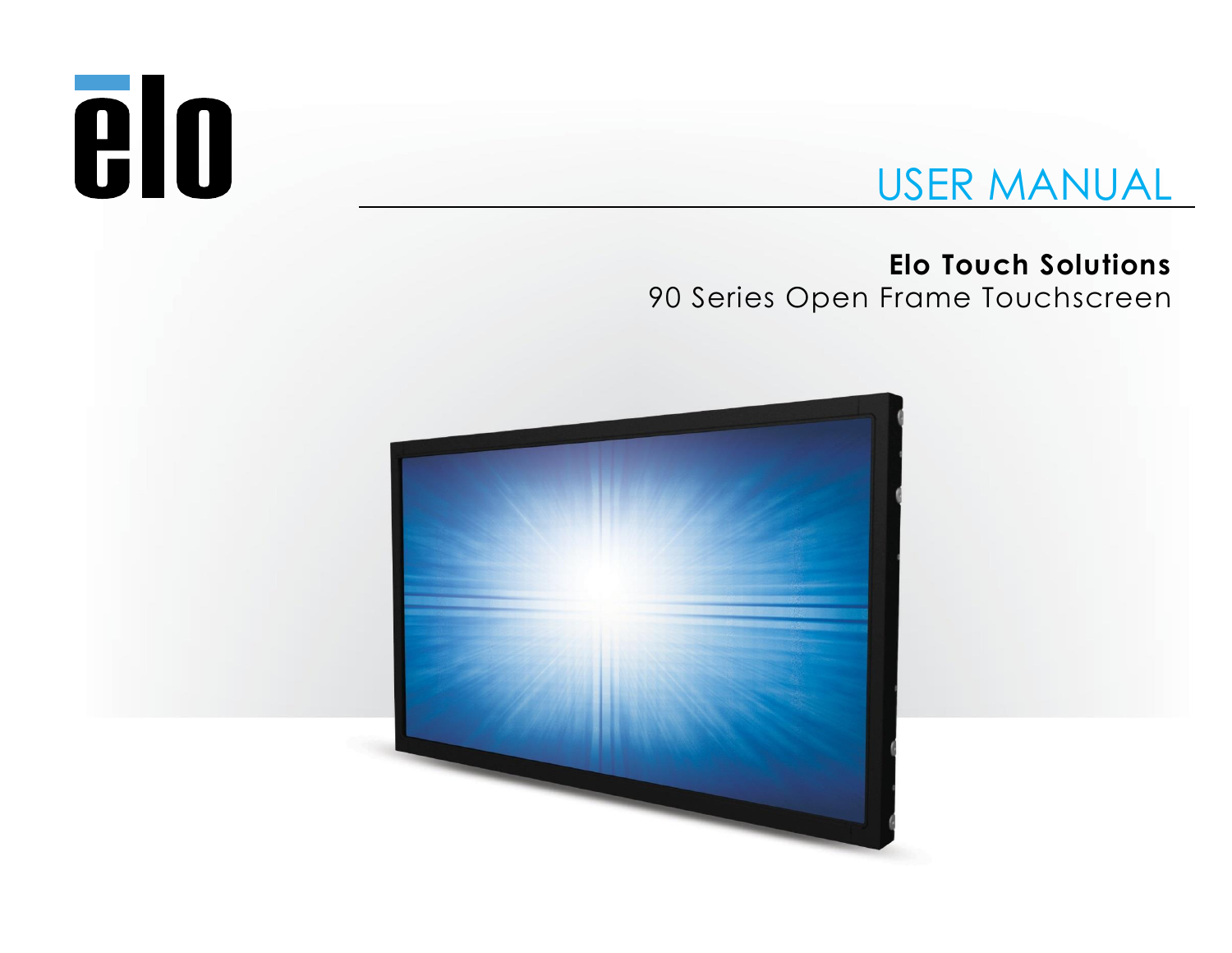Copyright © 2017 Elo Touch Solutions, Inc. All Rights Reserved.

No part of this publication may be reproduced, transmitted, transcribed, stored in a retrieval system, or translated into any language or computer language, in any form or by any means, including, but not limited to, electronic, magnetic, optical, chemical, manual, or otherwise without prior written permission of Elo Touch Solutions, Inc.

#### Disclaimer

The information in this document is subject to change without notice. Elo Touch Solutions, Inc. and its Affiliates (collectively "Elo") makes no representations or warranties with respect to the contents herein, and specifically disclaims any implied warranties of merchantability or fitness for a particular purpose. Elo reserves the right to revise this publication and to make changes from time to time in the content hereof without obligation of Elo to notify any person of such revisions or changes.

Trademark Acknowledgments

Elo, Elo (logo), Elo Touch, Elo Touch Solutions, and IntelliTouch are trademarks of Elo and its Affiliates. Windows is a trademark of Microsoft Corporation.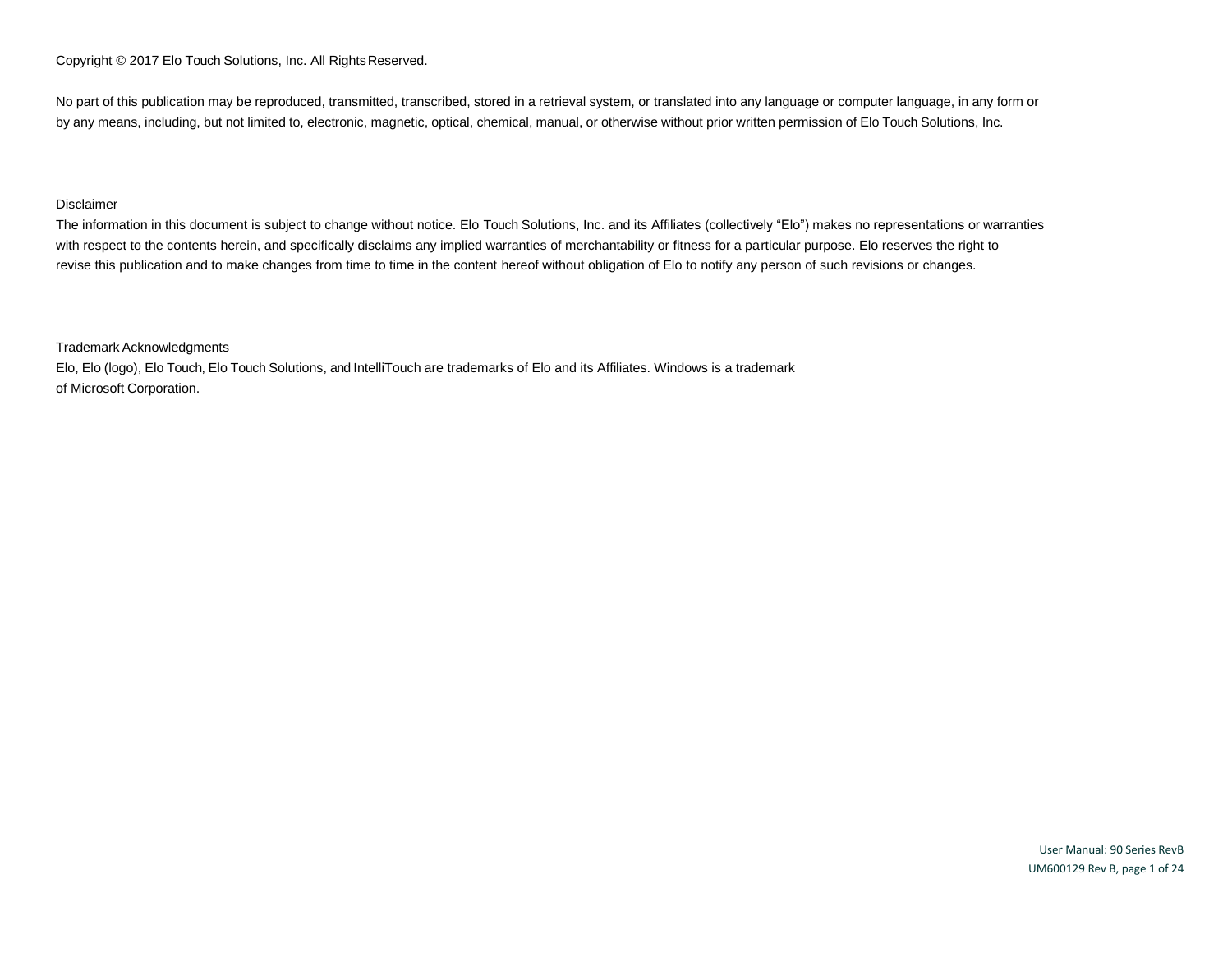# **Table of Contents**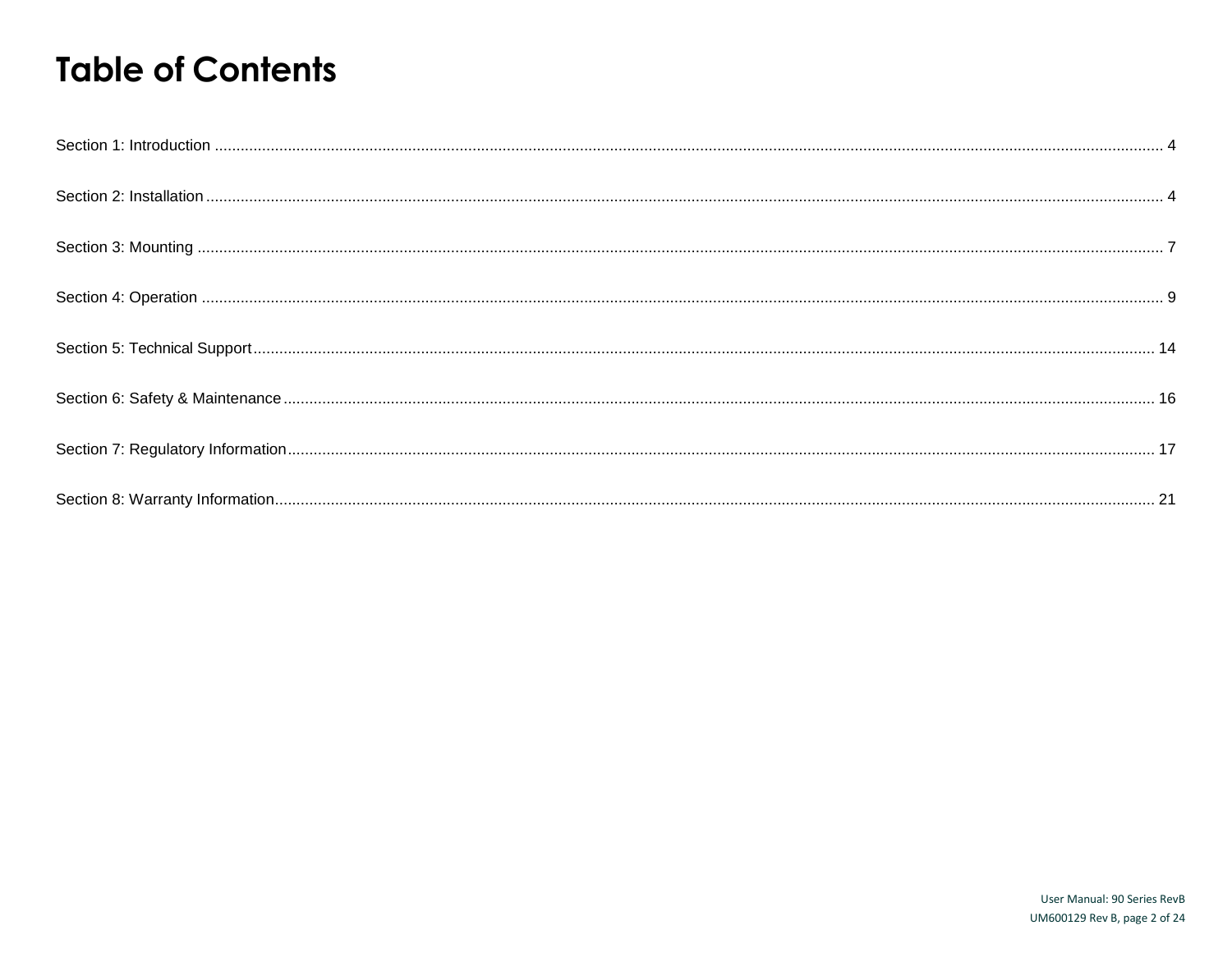# <span id="page-3-0"></span>**Section 1: Introduction**

## Product Description

Your new touchscreen display combines Elo's latest developments in touch technology and display design with the reliability for use in high-traffic environment.

This touchscreen incorporates a 24-bit color, active matrix thin-film-transistor LCD panel to provide high quality display performance. The 90 Series offers sizes that range from 10.1-inch to 27 -inch and resolutions that range from 800x600 to Full HD 1920x1080. The LED backlight significantly reduces power consumption and eliminates mercury (compared to CCFL-backlit panels). Other features that enhance this LCD monitor's display performance are Plug & Play compatibility, remote on-screen display (OSD) controls and flexible mounting options.

## **Precautions**

Follow all warnings, precautions and maintenance as recommended in this user manual to maximize the life of your unit and prevent risks to user safety. See the Safety & Maintenance Section for more information.

This manual contains information that is important for the proper setup and maintenance of the unit. Before setting up and powering on your new touchscreen, read through this manual, especially the Installation, Mounting, and Operation Sections.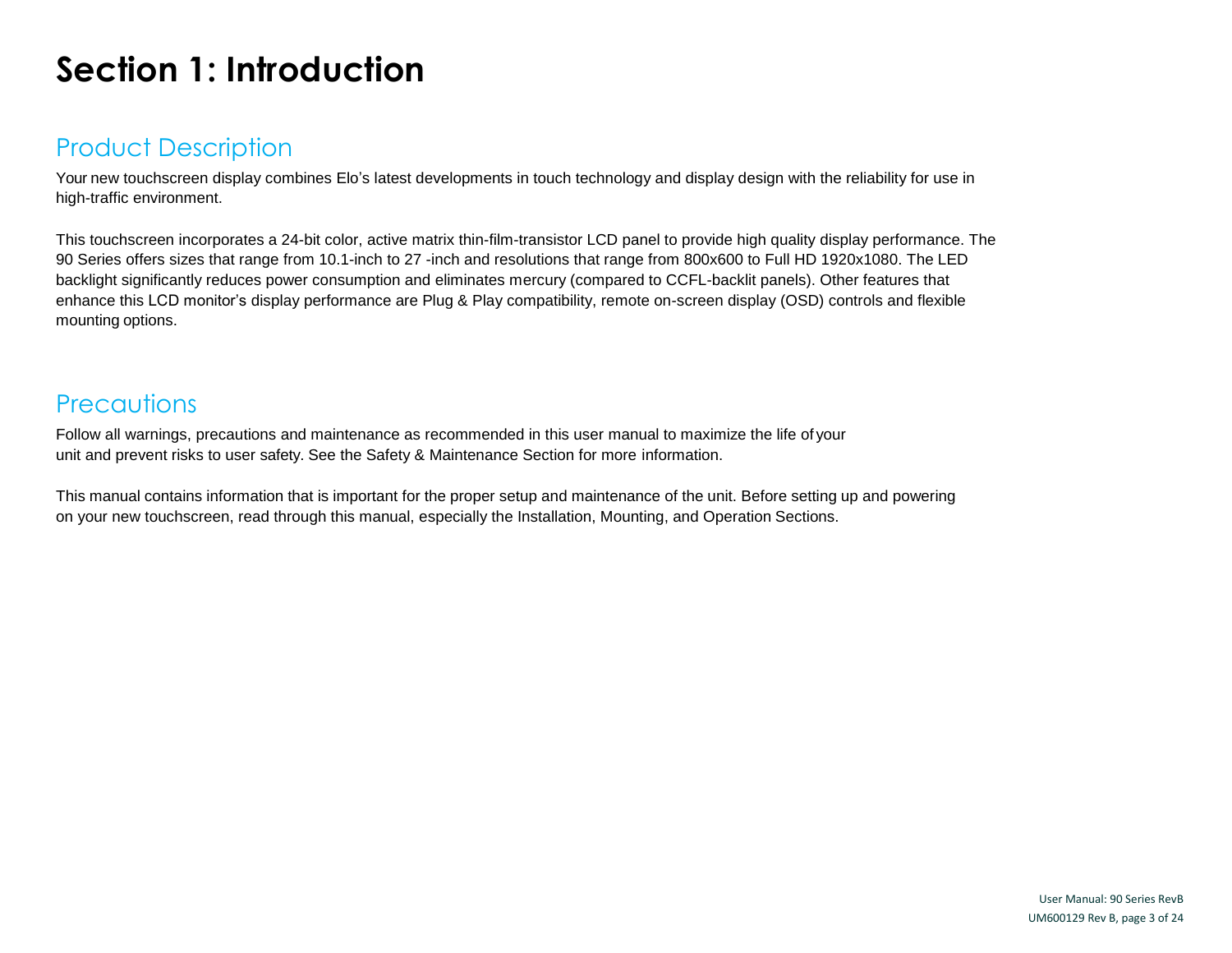# <span id="page-4-0"></span>**Section 2: Installation**

## Unpacking the Touchscreen Display

Open the carton and verify that the following items are present:

- User Manuals CD
- Japanese language regulatory information pamphlet
- Quick Install Guide
- HDMI cable
- EEI label
- VGA cable
- USB cable (not available for ETXX9XL-0NXX models)
- Mounting brackets
- OSD remote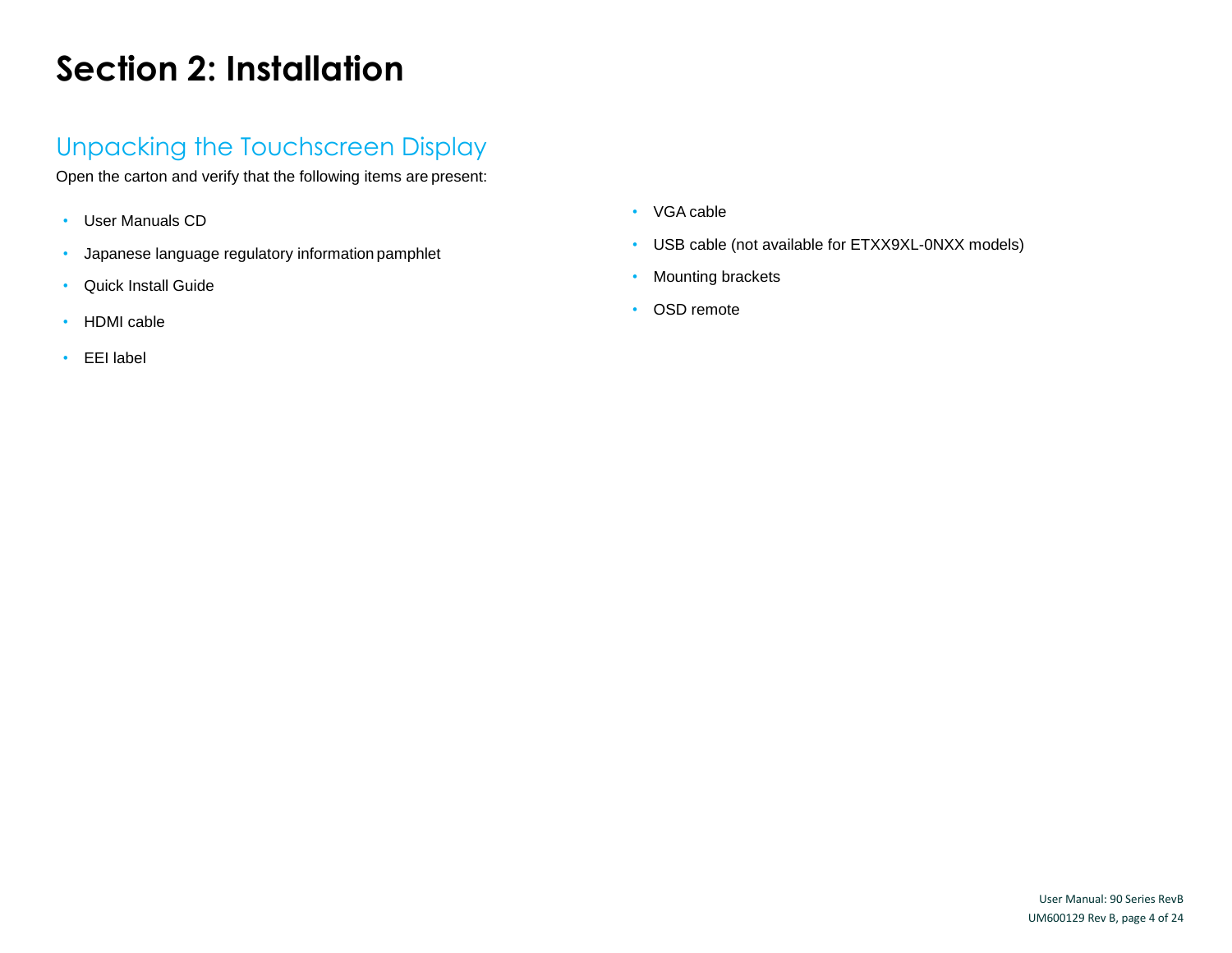## Connector Panel & Interfaces

\*Please note the COM (Serial) port for touch is only applicable for EXX9XL-XCXX models and removed for the rest models.

#### With COM (Serial) port



Without COM (Serial) port



## Touchscreen Display Connections

- 1. Connect the HDMI/DP/VGA video cables between the monitor's HDMI/DP/VGA input connectors and your HDMI/DP/VGA video source. Tighten the video cable's screws for best performance on VGA connector.
- 2. Connect the USB touch cable between the monitor's USB connector and your PC's USB port. (Not applicable for EXX9XL-0NXX models) \* Or Connect the Serial touch cable between the monitor's COM (Serial) connector and your PC's COM (Serial) port. (Only applicable for EXX9XL-XCXX models)
- 3. Connect a 12VDC power supply to the monitor's input power jack.
- 4. The touchscreen display ships in an ON state, video should be displayed on your monitor already.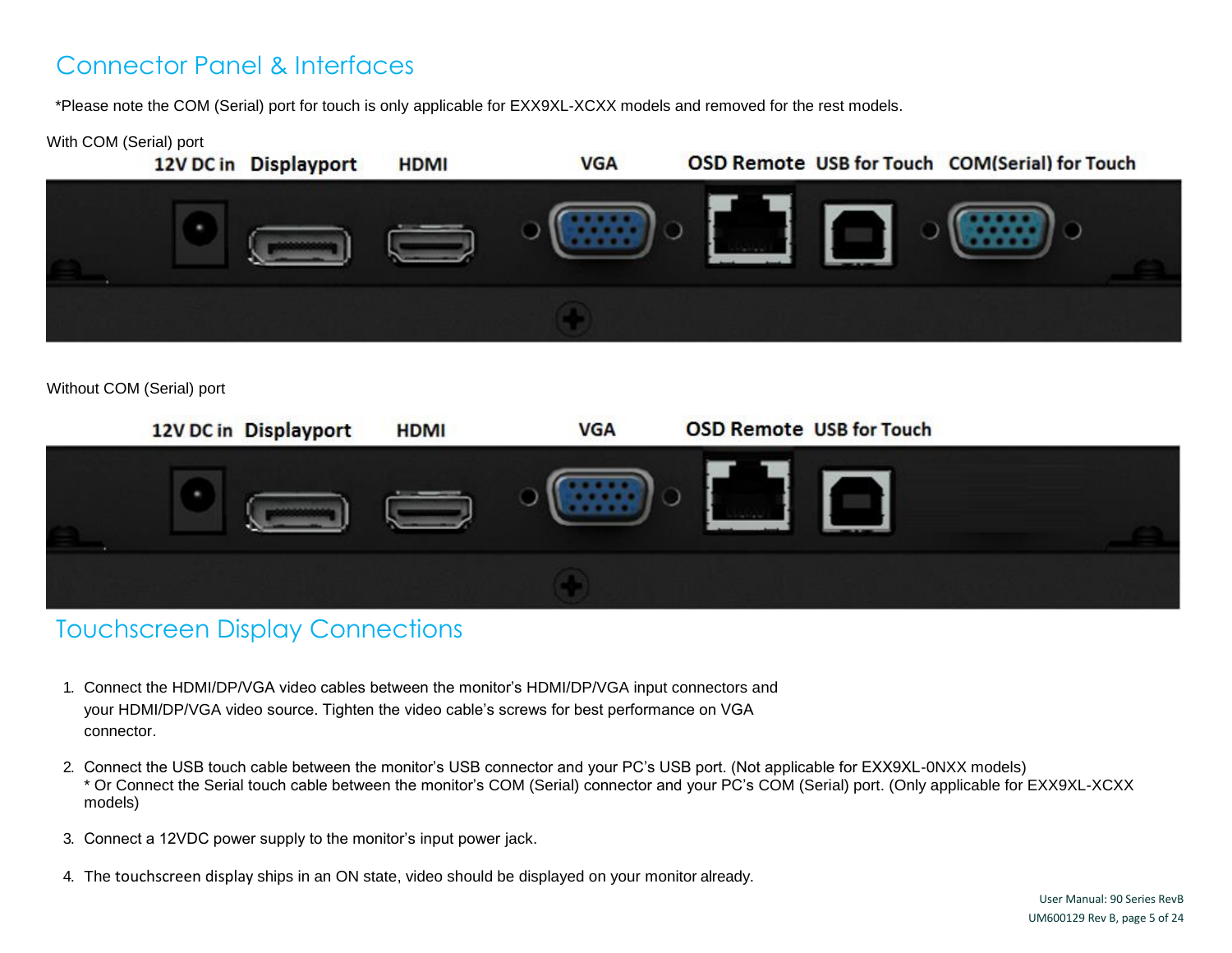## Installing the Touch Technology Software Drivers

No additional drivers are required for your projected-capacitive touchscreen displays with Windows 7 and 8 operating systems, it uses Windows HID drivers. If the monitor is used with Windows XP operating system, follow below steps to install Windows XP touch driver. To download the latest touch drivers

- 1. Visit [www.elotouch.com/Support/Downloads/Driver/DriverDownload/Default.aspx](http://www.elotouch.com/Support/Downloads/Driver/DriverDownload/Default.aspx)
- 2. Select the operating system from "Operating System" dropdown menu.
- 3. Select the technology from "Technologies" dropdown menu.
- 4. Click on the driver version required for your touchscreen display.
- 5. Click "Accept" once you are directed to the "Driver License Agreement" page.
- 6. Enter your email address, Click on "Next Step". Your driver download will start automatically.
- 7. If you are a new user, fill in the required information and click on "Register". Your driver download will start automatically.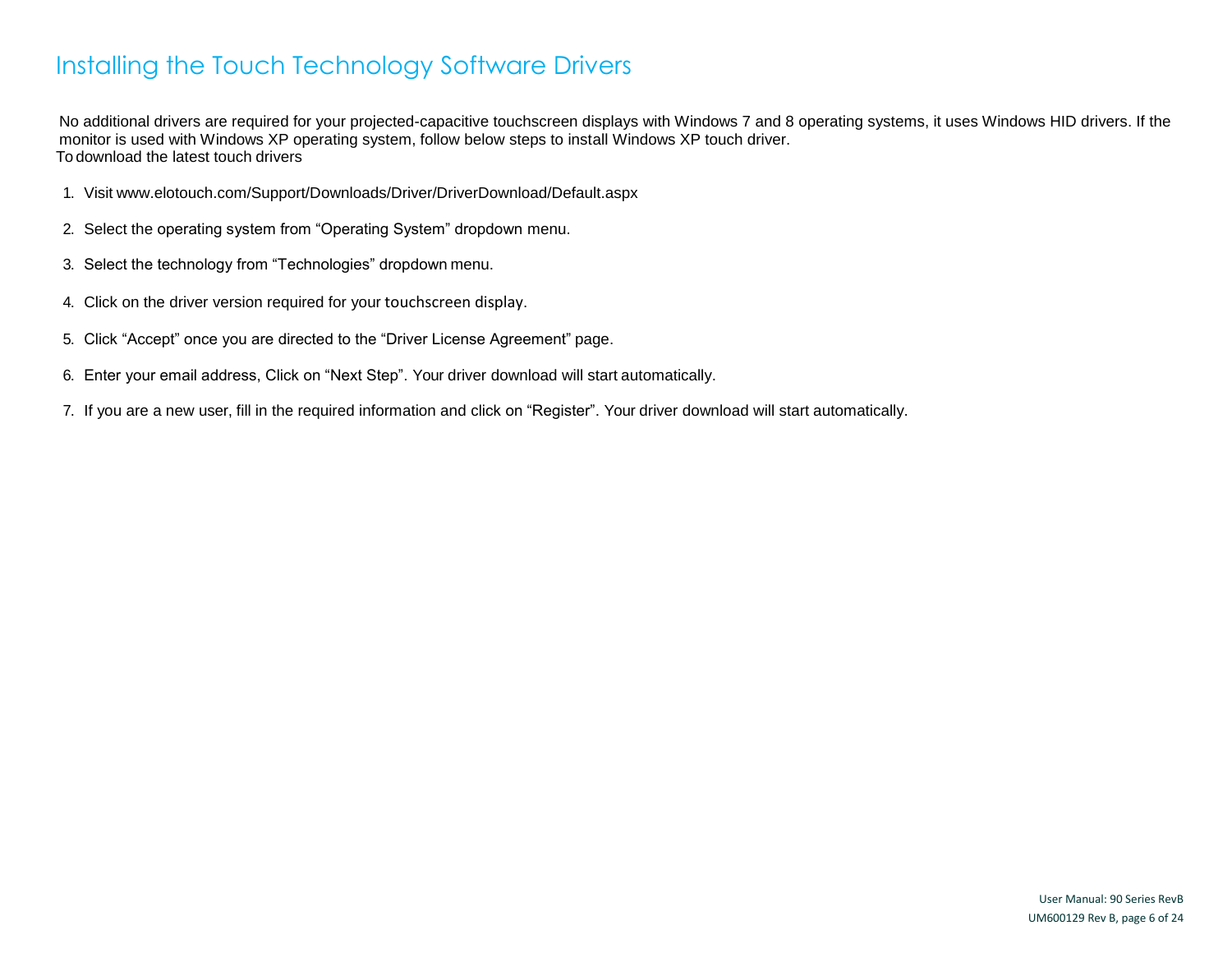## <span id="page-7-0"></span>**Section 3: Mounting**



## Flush Mount

Flush-mount Bracket Installation Notes:

Bracket shape varies for each model, drawing for illustration purposes only. See dimensional drawing for exact dimensions.

- 1. Attach bracket "A" To touchscreen display (all four sides) with M4 screws (included)
- 2. Attach bracket "C' to customer panel per drawing (all four sides)
- 3. Attach bracket "B" to bracket "C" on all four sides with M4 screws (included)
- 4. Adjust depth of bracket "B" so monitor is flush with customer panel
- 5. Place touchscreen display into customer panel opening
- 6. Secure touchscreen display to bracket "B" from behind with M4 screws (included)



## Side Bracket Mount

Side-mount Bracket Installation Notes:

Bracket shape varies for each model, drawing for illustration purposes only. See dimensional drawing for exact dimensions.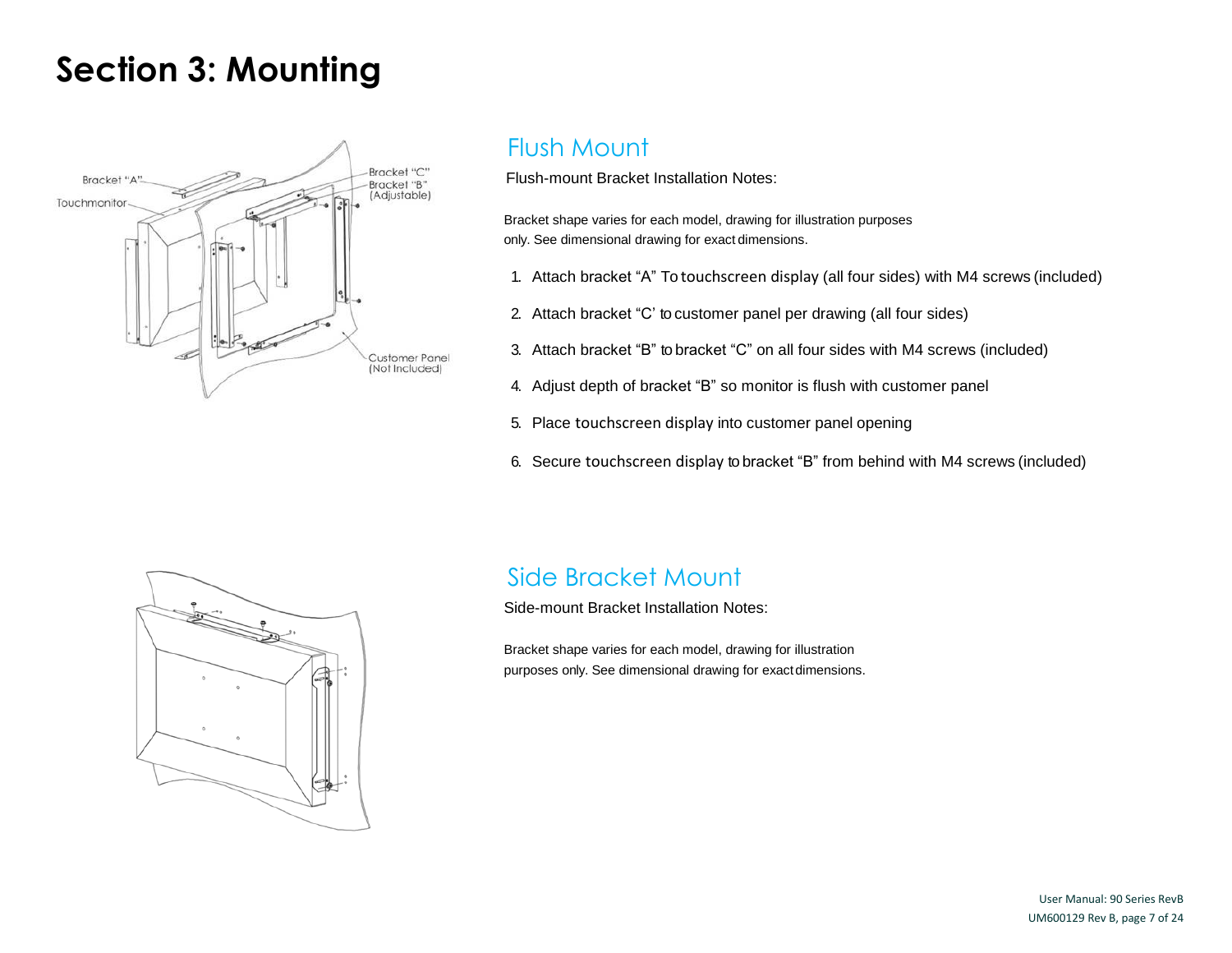

## Rear VESA Mount

A four-hole mounting pattern for M4 screws is provided on the rear of the monitor.

The VESA FDMI-compliant counting is coded: VESA MIS-E,C.

|            | ET1093L | <b>ET1291L</b> | <b>ET1590L</b> | <b>ET1593L</b> | ET1790L | ET1990/1991L                       | <b>ET2094L</b> | ET2293/2294L | <b>ET2494L</b> | <b>ET2794L</b> |
|------------|---------|----------------|----------------|----------------|---------|------------------------------------|----------------|--------------|----------------|----------------|
| 75 x 75 mm | x       | X              | Χ              | Χ              | Χ       | (depends on<br>different<br>model) |                |              |                |                |
| 100x100 mm |         |                | Λ              |                | v<br>∧  | Λ                                  | Λ              | v<br>∧       |                |                |
| 200x100 mm |         |                |                |                |         |                                    |                |              | x              | ↗              |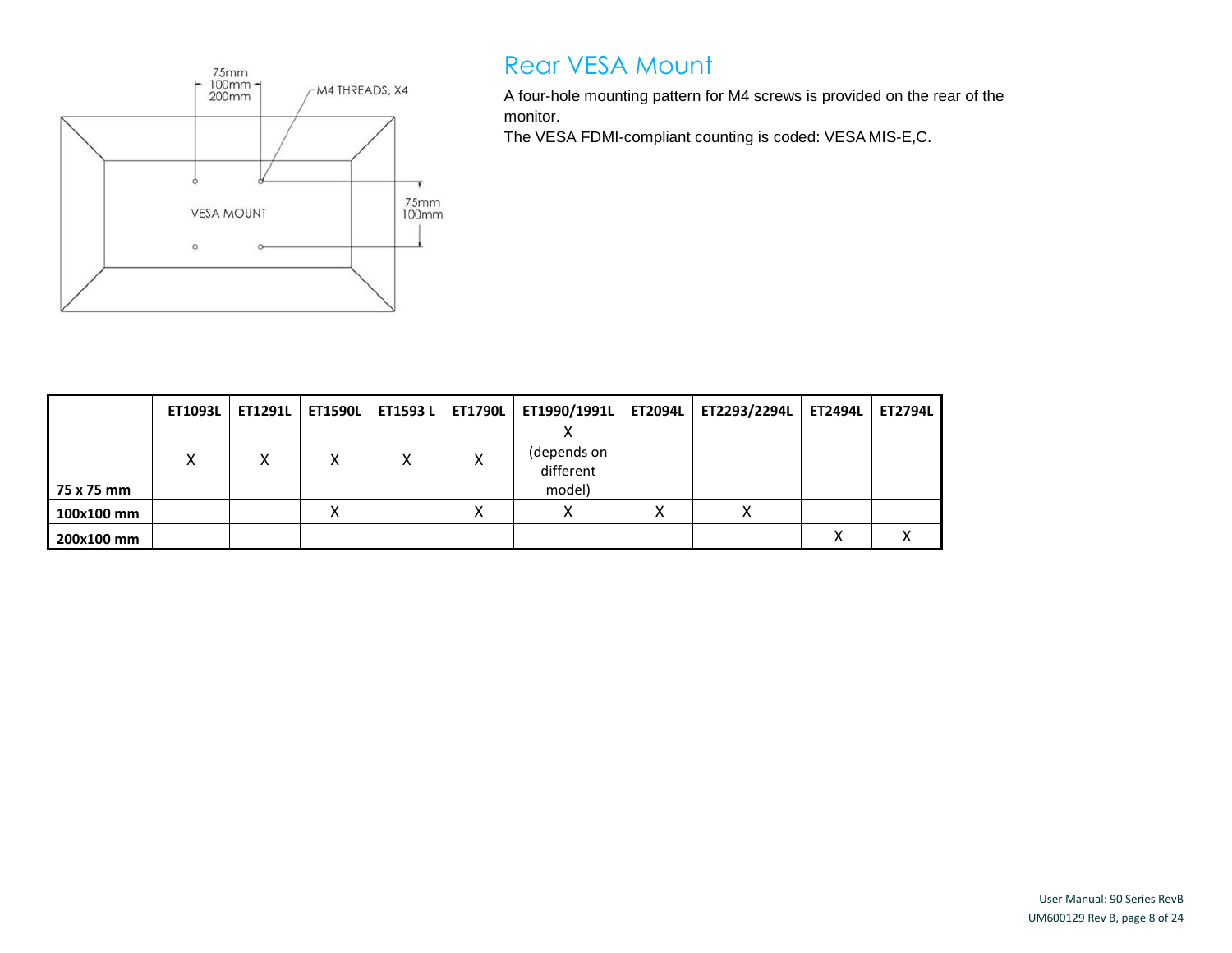# <span id="page-9-0"></span>**Section 4: Operation**

#### Power

The touchscreen display ships in an ON state.

To turn the touchscreen display on or off, press the touchscreen display power button on the OSD controller once. The power status LED on the OSD controller functions according to the following table.

| Touchscreen Display/Computer Module Status LED Status |                |
|-------------------------------------------------------|----------------|
| OFF                                                   | OFF            |
| SI FFP                                                | <b>PULSING</b> |
| ON                                                    | ON             |

The system consumes low power when in SLEEP and OFF modes. For detailed power consumption specifications, refer to technical specifications on the Elo website [http://www.elotouch.com](http://www.elotouch.com/)

Touching the screen will bring the attached host PC out of SLEEP mode (similar to moving the mouse or pressing a keyboard key).

To improve reliability and reduce wasteful power consumption, disconnect the AC power cable from the monitor when long periods of disuse are planned.

## Touch

Your touchscreen display is factory-calibrated and should not need manual calibration (unless the input video is not fully scaled to the native resolution, or the touch experience needs to be calibrated to a specific user).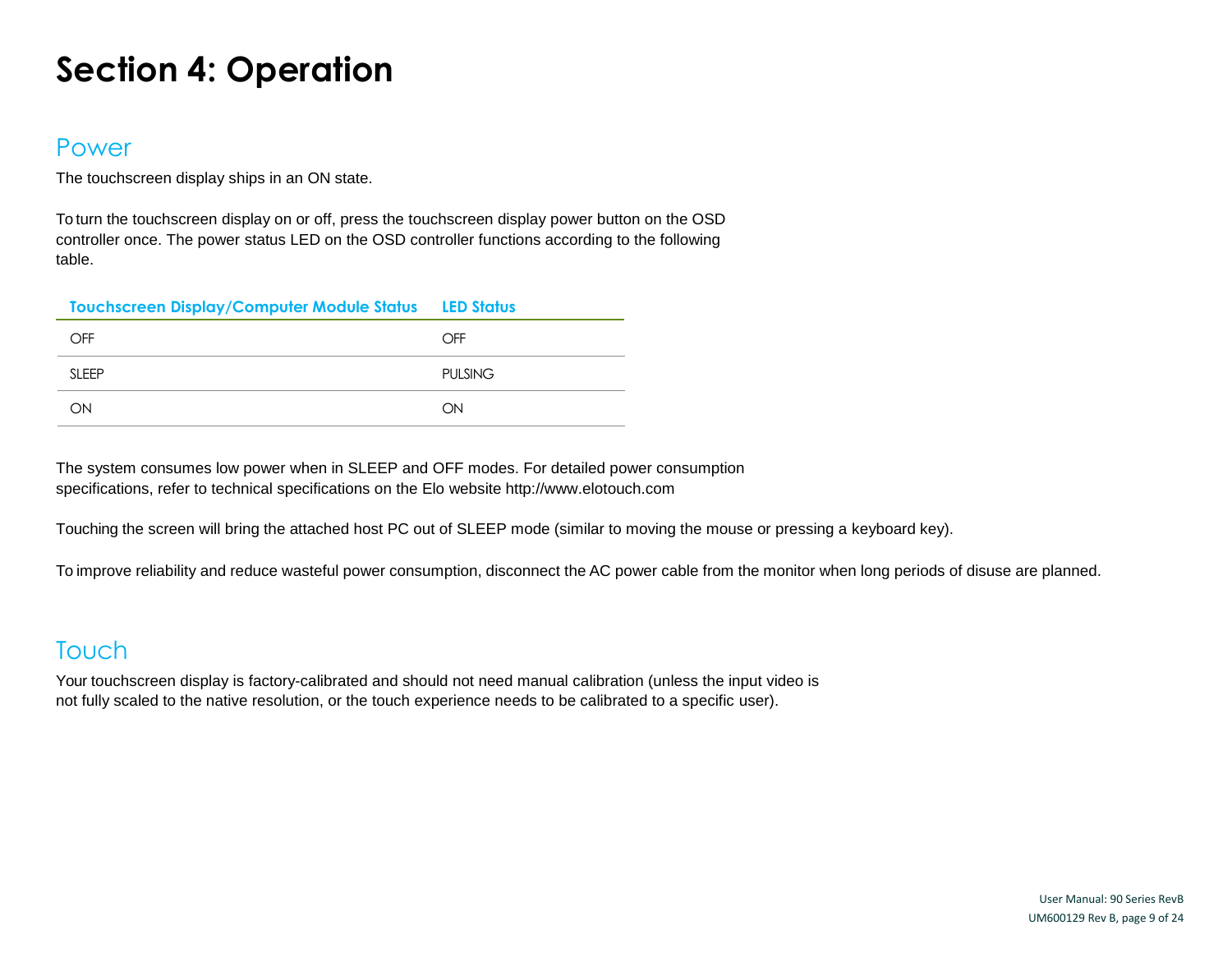

## IntelliTouch Dual Touch Technology

When connected to Windows 7 computers, the touchscreen display can report 2 simultaneous touches. When connected to Windows XP computers, the touchscreen display reports single touch.

The IntelliTouch Dual Touch touchscreen can be re-calibrated to your displayed video image, if needed, through the calibration function in the Elo driver controlpanel.

The IntelliTouch Dual Touch driver will only support multiple monitors if they are all using the IntelliTouch Dual Touch technology.

To use multiple IntelliTouch Dual Touch monitors, double click on the EloConfig desktop shortcut to open up the Elo Touch Configuration screen

Select "Match Touch to Display..." to calibrate multiple monitors.

## Projected Capacitive Touch Technology

When connected to Windows 7 or 8 computers, the touchscreen display can report 10 simultaneous touches. When connected to Windows XP computers, the touchscreen display reports single touch.

No additional drivers are required for this technology to work with Windows 7 and 8, it uses Windows HID drivers. Refer to Chapter 2, Section "Installing the Touch Technology Software Drivers" to find instructions to download touch drivers for Windows XP.

## Gesture Support

The IntelliTouch Dual Touch technology enables several gestures that support single and multiple touches. Refer to the Microsoft Website<http://msdn.microsoft.com/en-us/library/dd940543> on the various gestures that are supported in Windows 7.

## Video

A display's native resolution is its width and height measured in number of pixels. Generally, for best performance, an image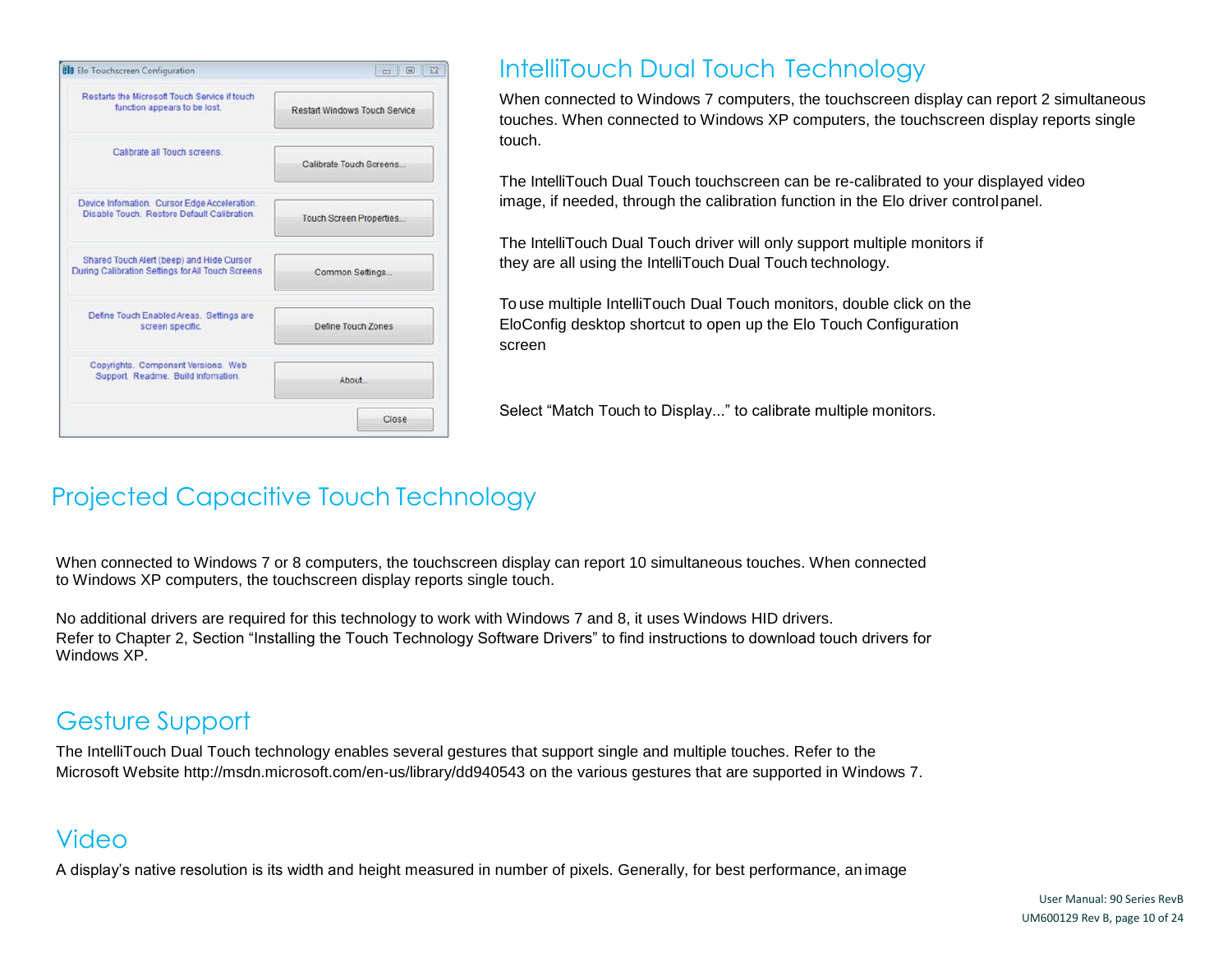displayed on this monitor will look best when your computer's output resolution matches this monitor's native resolution.

For computer output resolutions at non-native resolutions, the monitor will scale the video to its panel's native resolution. This involves stretching or compressing the input image as needed in the X- and Y-dimensions to fit the display's native resolution.An unavoidable byproduct of the scaling algorithms is a loss of fidelity when the computer's output video image is scaled by the monitor to fit the display. This loss of fidelity is most apparent when viewing feature-rich images at close distances (for example images containing small-font text).

Your touchscreen display will likely not require video adjustments. However, for analog VGA video, variations in video graphic card outputs may require user adjustments through the OSD to optimize the quality of the monitor's displayed image. These adjustments are "remembered" by the touchscreen display. Also, to reduce the need for adjustments for different video mode timings, the monitor correctly scales and displays some of the video industry's most common video timing modes. Refer to the technical specifications for this monitor [at http://www.elotouch.com](http://www.elotouch.com/) for a list of these Preset Video Modes.



## On-Screen Display (OSD)

Four OSD buttons are located on a wired control box. These can be used to adjust various display parameters. The buttons and their functionality are:

| <b>Button</b> | <b>Function when OSD is not displayed</b> | <b>Function when OSD is displayed</b>                            |
|---------------|-------------------------------------------|------------------------------------------------------------------|
| Menu          | Display OSD Mainmenu                      | Return to previous OSD menu                                      |
|               | Display OSD Contrast submenu              | Decrease value of selected parameter / select previous menu item |
|               | Display OSD Brightness submenu            | Increase value of selected parameter / select next menu item     |
| Select        | Display Video Priority submenu            | Select parameter for adjustment / select submenu to enter        |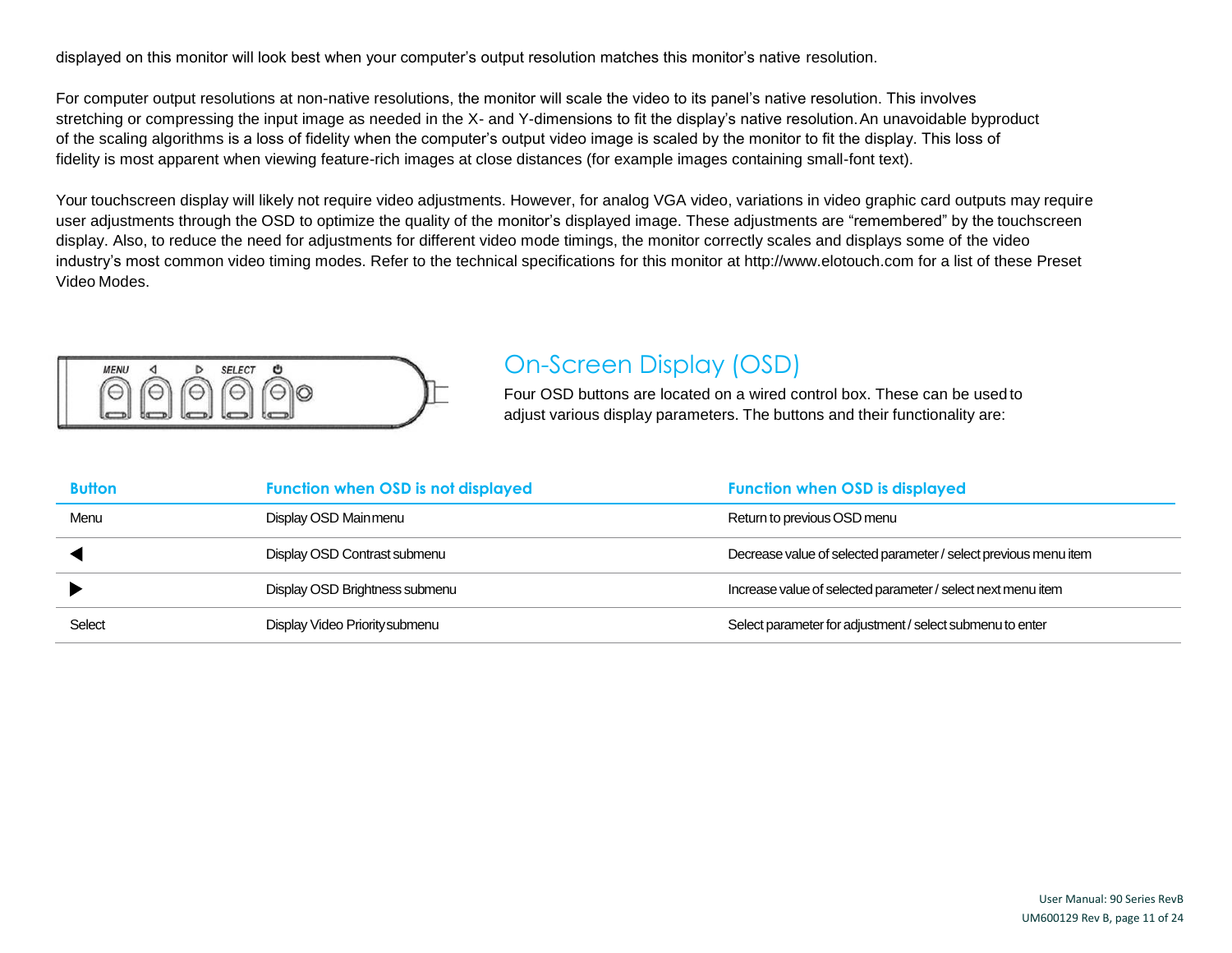Using the OSD buttons controls an on-screen graphical user interface which displays on top of your input video, allowing intuitive adjustment of the following display parameters:

| <b>Parameter</b>    | <b>Available Adjustment</b>                                                                                                                                                                                                                                                                                                                                                                                                                                                                                                                                                                                                                                                                                                                                                       |
|---------------------|-----------------------------------------------------------------------------------------------------------------------------------------------------------------------------------------------------------------------------------------------------------------------------------------------------------------------------------------------------------------------------------------------------------------------------------------------------------------------------------------------------------------------------------------------------------------------------------------------------------------------------------------------------------------------------------------------------------------------------------------------------------------------------------|
| <b>Brightness</b>   | Increase/decrease monitor brightness.<br>Default: maximum                                                                                                                                                                                                                                                                                                                                                                                                                                                                                                                                                                                                                                                                                                                         |
| Contrast            | Increase/decrease monitor contrast.<br>Default: best gray-shade performance                                                                                                                                                                                                                                                                                                                                                                                                                                                                                                                                                                                                                                                                                                       |
| <b>Clock</b>        | Allow fine adjustments of the panel's pixel dot clock.<br>Only applicable for VGA input video                                                                                                                                                                                                                                                                                                                                                                                                                                                                                                                                                                                                                                                                                     |
| Phase               | Allow fine adjustments of the panel's pixel dot clock phase.<br>Only applicable for VGA input video                                                                                                                                                                                                                                                                                                                                                                                                                                                                                                                                                                                                                                                                               |
| Auto Adjust         | Automatically adjusts the system clock to the input analog VGA video signal, affecting the H-position, V-position, Clock, and Phase menu items.<br>Only applicable for VGA input video                                                                                                                                                                                                                                                                                                                                                                                                                                                                                                                                                                                            |
| H-position          | Move the image horizontally on the display in single-pixel increments.<br>Default: centered<br>Only applicable for VGA input video                                                                                                                                                                                                                                                                                                                                                                                                                                                                                                                                                                                                                                                |
| V-position          | Move the image vertically on the display in single-pixel increments.<br>Default: centered<br>Only applicable for VGA input video                                                                                                                                                                                                                                                                                                                                                                                                                                                                                                                                                                                                                                                  |
| <b>Aspect Ratio</b> | Switch the scaling method between Full Scaling and Maintain Aspect Ratio. Default:<br><b>Full Scaling</b><br>Full Scaling - scale the X- and Y-dimensions of the input video (up or down as needed) to the display's native resolution.<br>Fill To Aspect Ratio - Assuming a landscape orientation and an input video with aspect ratio smaller than 16:9, scale the Y-dimension of the input video (up or down<br>as needed) to the display's Y-resolution, and scale the X-dimension to maintain the input video's aspect ratio (and fills the rest of the display with equal black bars on<br>the left and right).<br>Other touchscreen technologies may need recalibration when switching between Aspect Ratio options.<br>*this function is available only on wide monitors. |
| Sharpness           | Adjust sharpness of the displayed images.<br>Default: no sharpnessadjustment<br>Only applicable at non-native input video resolutions.                                                                                                                                                                                                                                                                                                                                                                                                                                                                                                                                                                                                                                            |
| Color Temperature   | Select the display's color temperature. The available color temperatures are 9300K, 7500K, 6500K, 6500K, and User Defined. If the User Defined<br>option is selected, the user can change the color temperature by changing individual R, G, and B gains on a scale from 0 to 100. Default: User Defined<br>with R, G, and B all set to 100.                                                                                                                                                                                                                                                                                                                                                                                                                                      |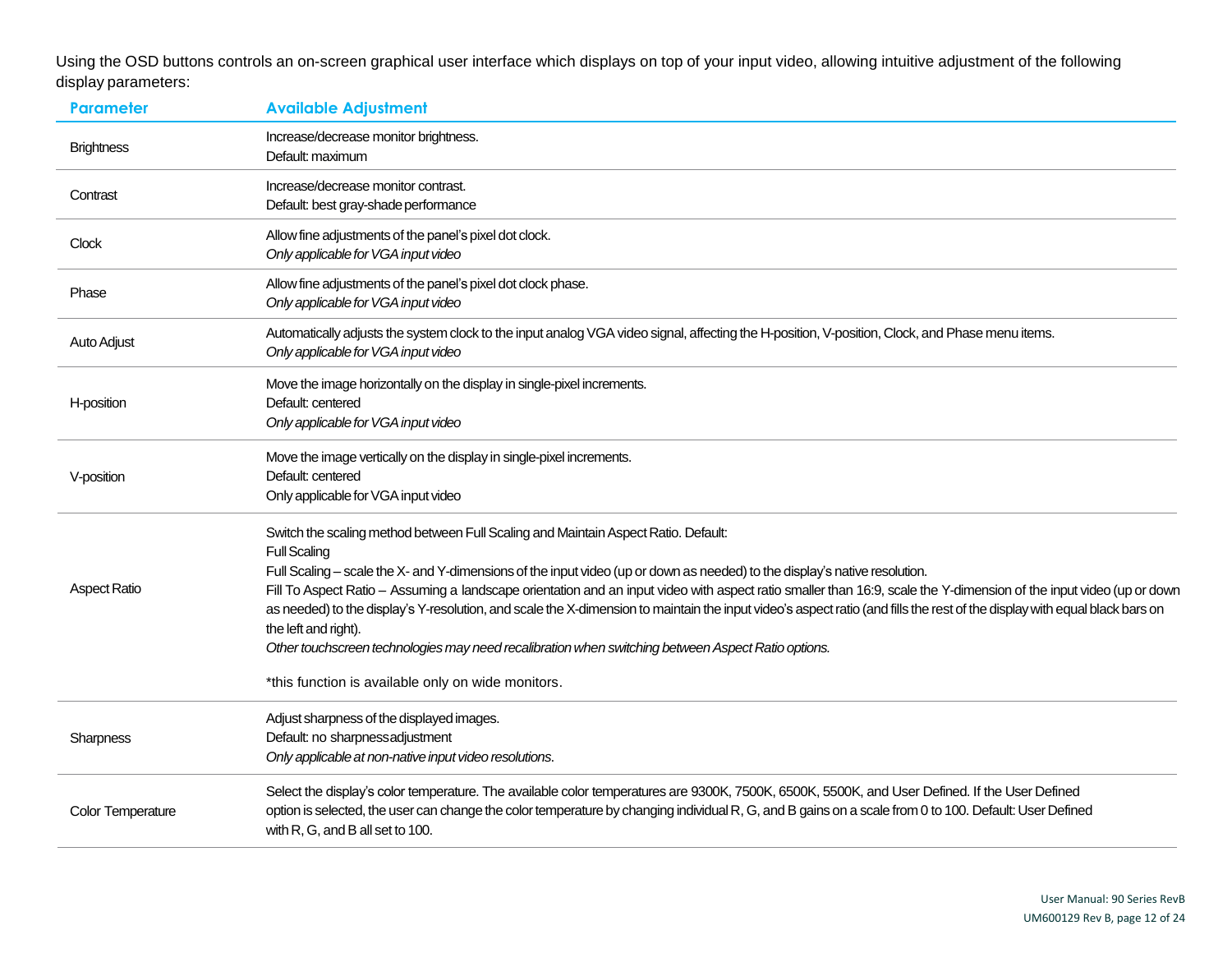| <b>Parameter</b>       | <b>Available Adjustment</b>                                                                                                                                                                                                                                                                                                                    |
|------------------------|------------------------------------------------------------------------------------------------------------------------------------------------------------------------------------------------------------------------------------------------------------------------------------------------------------------------------------------------|
| OSD H-Position         | Adjust the horizontal location of the OSD menus on the display.<br>Default: centered                                                                                                                                                                                                                                                           |
| <b>OSD V-Position</b>  | Adjust the vertical location of the OSD menus on the display.<br>Default: centered                                                                                                                                                                                                                                                             |
| <b>OSD Timeout</b>     | Adjust how long a period of OSD button inactivity the touchscreen display will wait before closing the OSD.<br>The adjustable range is between 5 and 60 seconds.<br>Default: 15 seconds                                                                                                                                                        |
| OSD Language           | Select which language the OSD information is displayed in. The available languages are: English, French, Italian, German, Spanish, Simplified Chinese,<br>Traditional Chinese, and Japanese.<br>Default: English                                                                                                                               |
| <b>Recall Defaults</b> | Select "Recall Defaults" restores all factory default settings for OSD-adjustable parameters (except OSD<br>Language) and for Preset Video Mode timings.                                                                                                                                                                                       |
| <b>Video Priority</b>  | The monitor continually scans for active video on the VGA and Display port connectors.<br>This adjustment selects which of those input ports should be given priority to be displayed. The<br>options are: HDMI Priority, VGA Priority, DP Priority<br>Default: HDMI Priority                                                                  |
| Touch on Sleep         | Touch function enabled/disabled when the monitor goes into the sleep mode. Default:<br><b>On</b>                                                                                                                                                                                                                                               |
| Touch Through          | Switch to support two touches when adding a 6mm thickness glass in front of the original touch screen with no air gap.<br>Default: Off<br>*This function is only for 10.1" - 21.5", for the 2494L and 2794L, please contact local sales/FAE to get support as these are addressed<br>through a configuration file that will need to be loaded. |

All touchscreen display adjustments made through the OSD are automatically memorized as soon as they are entered. This feature saves you from having to reset your choices every time the touchscreen display is unplugged or powered off and on. If there is a power failure, the touchscreen display settings will not default to the factory specifications.

#### OSD and Power Lockouts

Press and hold the "Menu" and "Down" buttons for two seconds to enable/disable the OSD Locking feature. When the OSD Locking is enabled, pressing any of the Menu, Up, Down, or Select keys will have no effect on the system.

Press and hold the "Menu" and "Up" buttons for two seconds to enable/disable the Power Locking feature. When the Power Locking is enabled, pressing the power switch will have no effect on the system.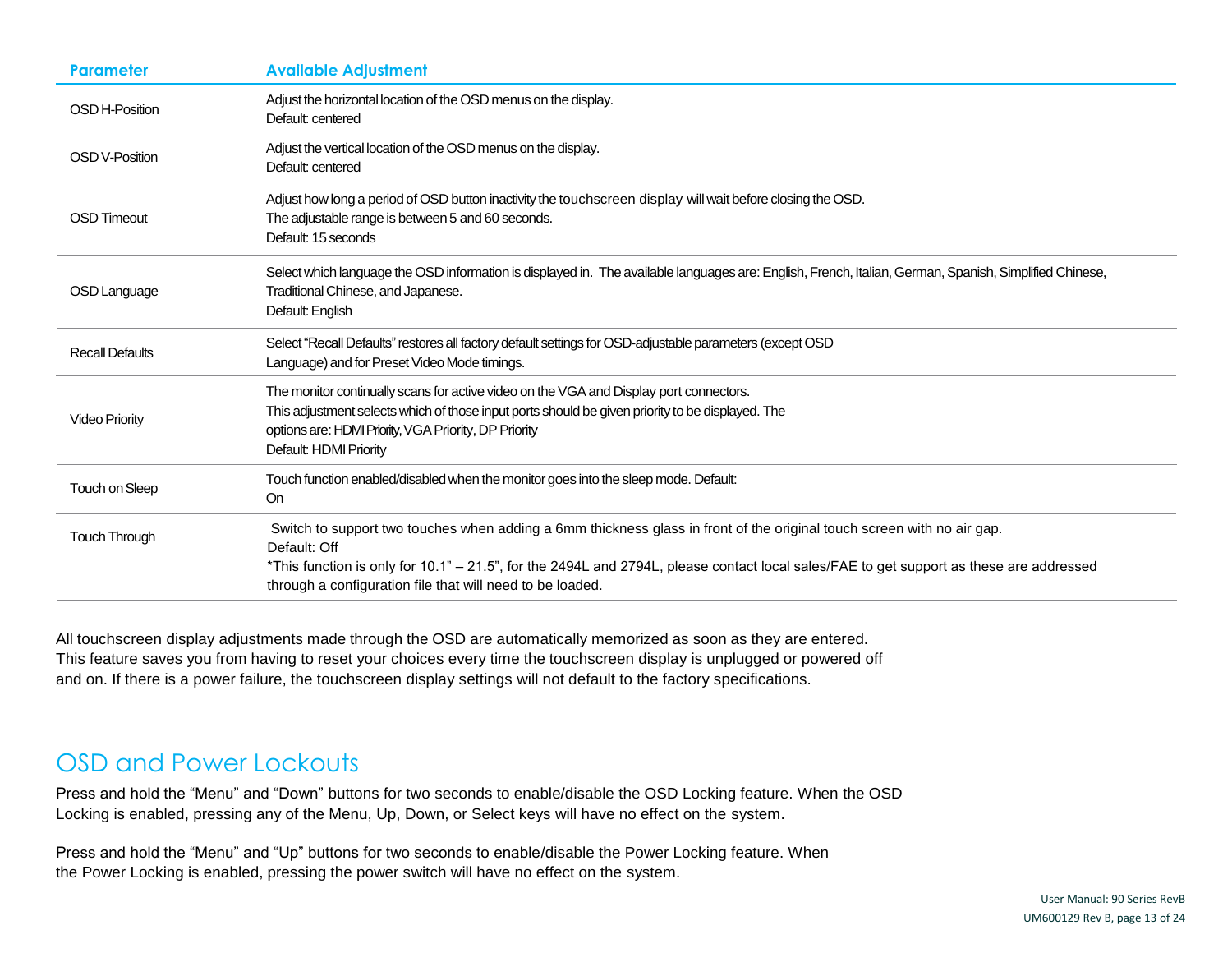# <span id="page-14-0"></span>**Section 5: Technical Support**

If you are experiencing trouble with your touchscreen display, refer to the following suggestions.

If the problem persists, please contact your local dealer or contact Elo Customer Service. Worldwide technical support phone numbers are available on the last page of this use manual.

## Solutions to Common Problems

| Problem                                                                | <b>Suggested Troubleshooting</b>                                                                                                                                                                                                                                                          |
|------------------------------------------------------------------------|-------------------------------------------------------------------------------------------------------------------------------------------------------------------------------------------------------------------------------------------------------------------------------------------|
| The touchscreen display does not respond<br>when turning on the system | Check that the DC power adaptor is properly connected Verify the DC power adaptor is functioning                                                                                                                                                                                          |
| Monitor display is dim                                                 | Use the OSD to increase the brightness. Use the OSD to increase the contrast                                                                                                                                                                                                              |
| Monitor display is blank                                               | If the Power Status LED is blinking, the monitor or Computer Module may be in SLEEP mode Press any key / move the<br>mouse / touch the touchscreen to see if the image reappears Check that the signal source device is turned on<br>Check that that there are no loose cable connections |
| Monitor displays an "Out Of Range" message                             | Adjust your computer's resolution/timing mode to be within the allowable timing ranges<br>specified for your touchscreen display (see website for specifications)                                                                                                                         |
| Monitor display image looks strange                                    | Adjust your computer's resolution/timing mode to be within the allowable timing ranges<br>specified for your touchscreen display (see website for specifications)<br>Use the Auto Adjust function in the OSD                                                                              |
| Touch functionality doesn't work                                       | Verify your PC has the latest Elo drivers installed<br>Perform the calibration routine provided with the latest Elo drivers                                                                                                                                                               |
| The OSD buttons or power button<br>does not respond when pressed       | Check to see if the OSD lock or power lock functions is on                                                                                                                                                                                                                                |
| Can't wake on touch                                                    | Check to see if the OSD touch on sleep function is disabled                                                                                                                                                                                                                               |
| Only have two touches                                                  | Check to see if the OSD touch through function is on                                                                                                                                                                                                                                      |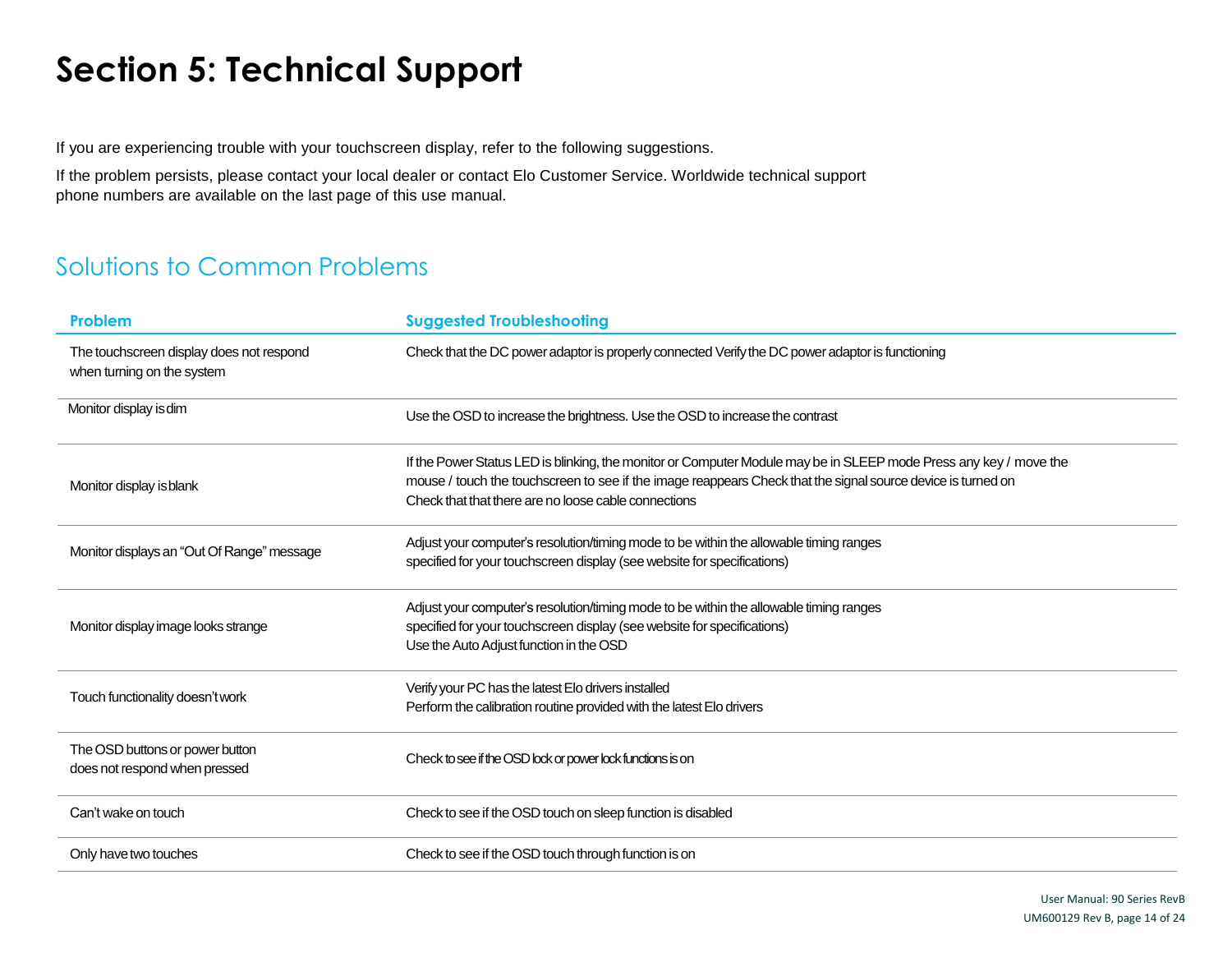## Technical Assistance

## Technical Specifications

visit **[www.elotouch.com/products](http://www.elotouch.com/products)** for technical specifications for this device

## Online Self-Help

visit **[www.elotouch.com/go/websupport](http://www.elotouch.com/go/websupport)** for online self-help

## Technical Support

visit **[www.elotouch.com/go/contactsupport](http://www.elotouch.com/go/contactsupport)** for technical support

See this user manual's last page for worldwide technical support phonenumbers.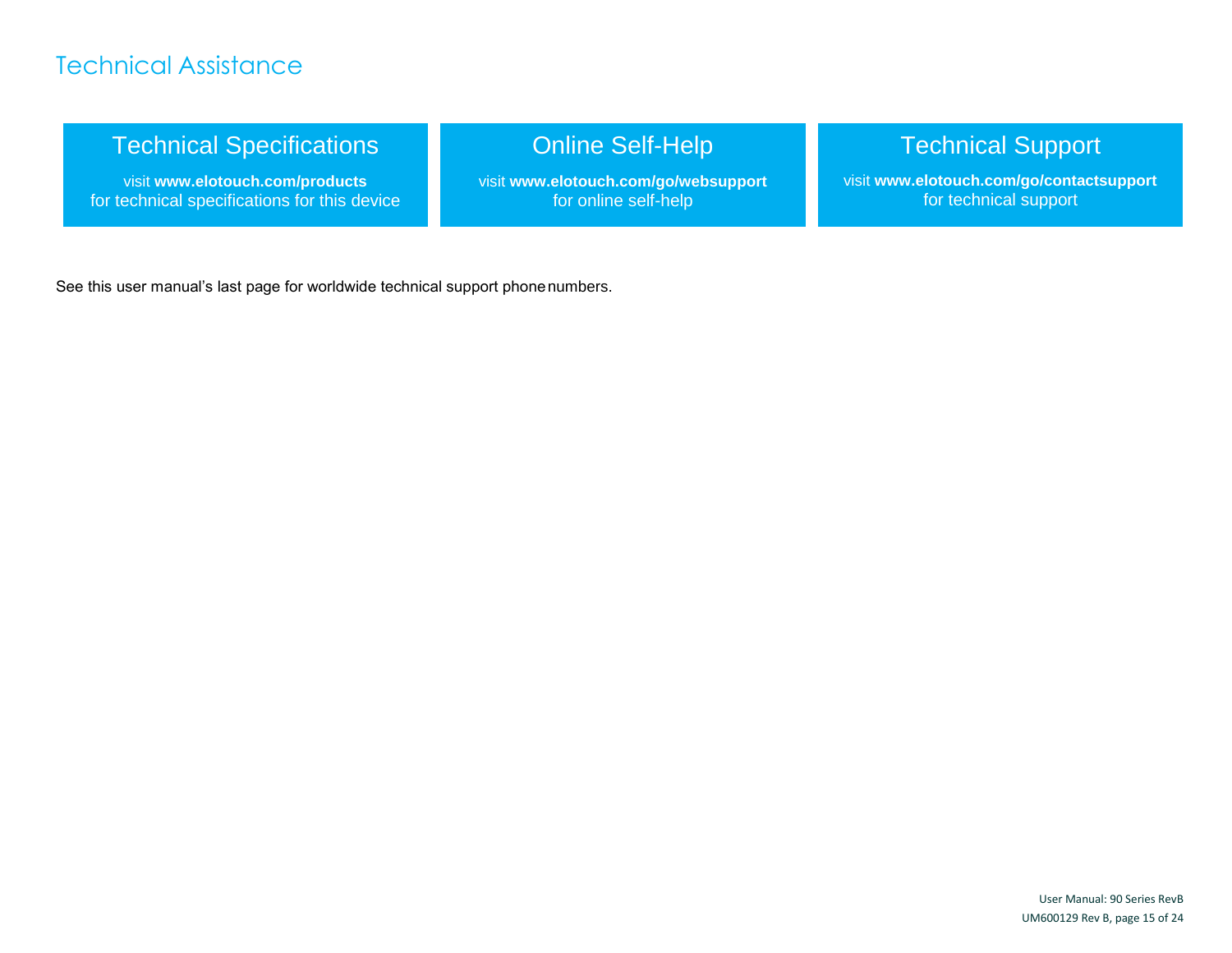# <span id="page-16-0"></span>**Section 6: Safety & Maintenance**

## **Safety**

- To avoid risk of electric shock, follow all safety notices and do not disassemble the touchscreen display. They are not user-serviceable.
- The slots located on the sides and top of the touchscreen display case are for ventilation. Do not block or insert anything inside the ventilation slots.
- The touchscreen display ships with a 3-wire, grounding power cord. The power cord plug only fits into a grounded outlet. Do not fit or modify the plug into an outlet that has not been configured for this purpose. Do not use a damaged power cord. Only use the power cord that came with your Elo touchscreen display. Use of an unauthorized power cord might invalidate your warranty.
- Ensure that your installation is equipped to maintain the specified environmental conditions listed in the Technical Specifications chapter.

## Care and Handling

The following tips will help keep your touchscreen display functioning at an optimal level:

- Disconnect the AC power cable before cleaning.
- To clean the display unit cabinet, use a clean cloth lightly dampened with a mild detergent.
- It is important that your unit remains dry. Do not get liquids on or inside the unit. If liquid does get inside, turn the unit off and have a qualified service technician check it before you power it on again.
- Do not wipe the screen with a cloth or sponge that could scratch the surface.
- To clean the touchscreen, use window or glass cleaner applied to a clean cloth or sponge. Never apply the cleaner directly to the touchscreen. Do not use alcohol (methyl, ethyl or isopropyl), thinner, benzene, or other abrasive cleaners.
- Ensure the environmental temperature and humidity are maintained within specification and do no block ventilation slots.
- Monitors are not designed for outdoors.

## Waste Electrical & Electronic Equipment Directive (WEEE)



This product should not be disposed of with household waste. It should be deposited at a facility that enables recovery and recycling.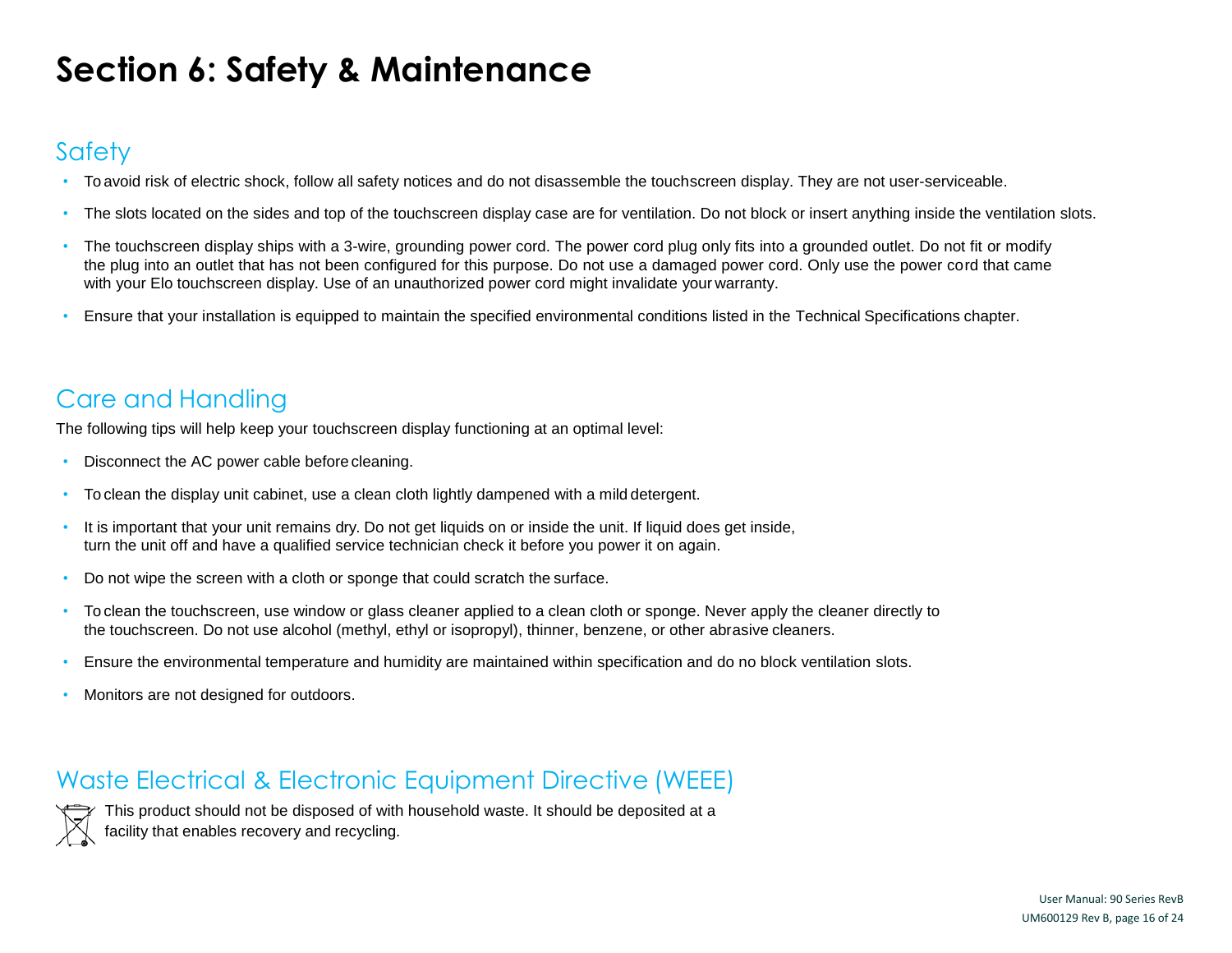# <span id="page-17-0"></span>**Section 7: Regulatory Information**

#### Electrical Safety Information

Compliance is required with respect to the voltage, frequency, and current requirements indicated on the manufacturer's label. Connection to a different power source than those specified herein will likely result in improper operation, damage to the equipment or pose a fire hazard if the limitations are not followed.

There are no operator serviceable parts inside this equipment. There are hazardous voltages generated by this equipment which constitute a safety hazard. Service should be provided only by a qualified service technician.

Contact a qualified electrician or the manufacturer if there are questions about the installation prior to connecting the equipment to mains power.

## Emissions and Immunity Information

Notice to Users in the United States: This equipment has been tested and found to comply with the limits for a Class B digital device, pursuant to Part 15 of FCC Rules. These limits are designed to provide reasonable protection against harmful interference in a residential installation. This equipment generates, uses, and can radiate radio frequency energy, and if not installed and used in accordance with the instructions, may cause harmful interference to radio communications.

Notice to Users in Canada: This equipment complies with the Class B limits for radio noise emissions from digital apparatus as established by the Radio Interference Regulations of Industrial Canada.

#### CAN ICES-3(B)/NMB-3(B)

This device complies with Part 15C of FCC Rules. Operation is subject to the following two conditions:

- (1) This device may not cause harmful interference, and
- (2) This device must accept any interference, including interference that may cause undesired operation of the device.

Notice to Users in the European Union: Use only the provided power cords and interconnecting cabling provided with the equipment. Substitution of provided cords and cabling may compromise electrical safety or CE Mark Certification for emissions or immunity as required by the following standards:

• This Information Technology Equipment (ITE) is required to have a CE Mark on the Manufacturer's label which means that the equipment has been tested to the following Directives and Standards: This equipment has been tested to the requirements for the CE Mark as required by EMC Directive 2014/30/ EU as indicated in European Standard EN 55032 Class B and the Low Voltage Directive 2014/35/EU as indicated in European Standard EN 60950-1.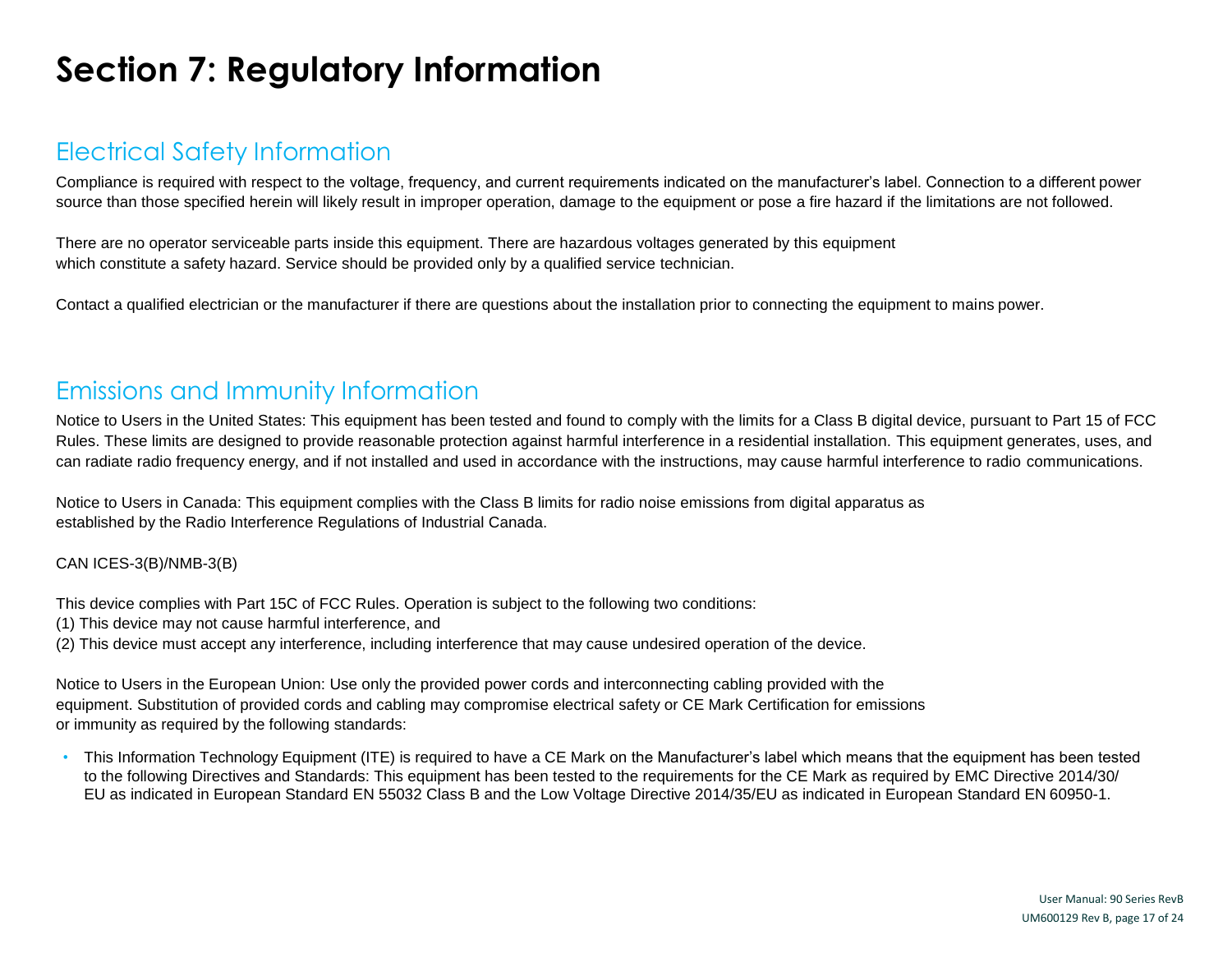General Information to all Users: This equipment generates, uses and can radiate radio frequency energy. If not installed and used according to this manual the equipment may cause interference with radio and television communications. There is, however, no guarantee that interference will not occur in any particular installation due to site-specific factors.

- 1. In order to meet emission and immunity requirements, the user must observe the following:
	- a. Use only the provided I/O cables to connect this digital device with any computer.
	- b. To ensure compliance, use only the provided manufacturer's approved line cord.
	- c. The user is cautioned that changes or modifications to the equipment not expressly approved by the party responsible for compliance could void the user's authority to operate the equipment.
- 2. If this equipment appears to cause interference with radio or television reception, or any other device:
	- a. Verify as an emission source by turning the equipment off and on. If you determine that this equipment is causing the interference, try to correct the interference by using one or more of the following measures:
		- i. Move the digital device away from the affected receiver.
		- ii. Reposition (turn) the digital device with respect to the affected receiver.
		- iii. Reorient the affected receiver's antenna.
		- iv. Plug the digital device into a different AC outlet so the digital device and the receiver are on different branch circuits.
		- v. Disconnect and remove any I/O cables that the digital device does not use. (Unterminated I/O cables are a potential source of high RF emission levels.)
		- vi. Plug the digital device into only a grounded outlet receptacle. Do not use AC adapter plugs. (Removing or cutting the line cord ground may increase RF emission levels and may also present a lethal shock hazard to the user.)

If you need additional help, consult your dealer, manufacturer, or an experienced radio or televisiontechnician.

## Agency Certifications

The following certifications and marks have been issued or declared for this monitor:

• Australia RCM

• Korea KCC

- Canada CUL, IC
- China CCC
- Europe CE TUV
- Japan VCCI
- - Mexico CoC
	- Taiwan BSMI
	- United States FCC, UL
	- International CB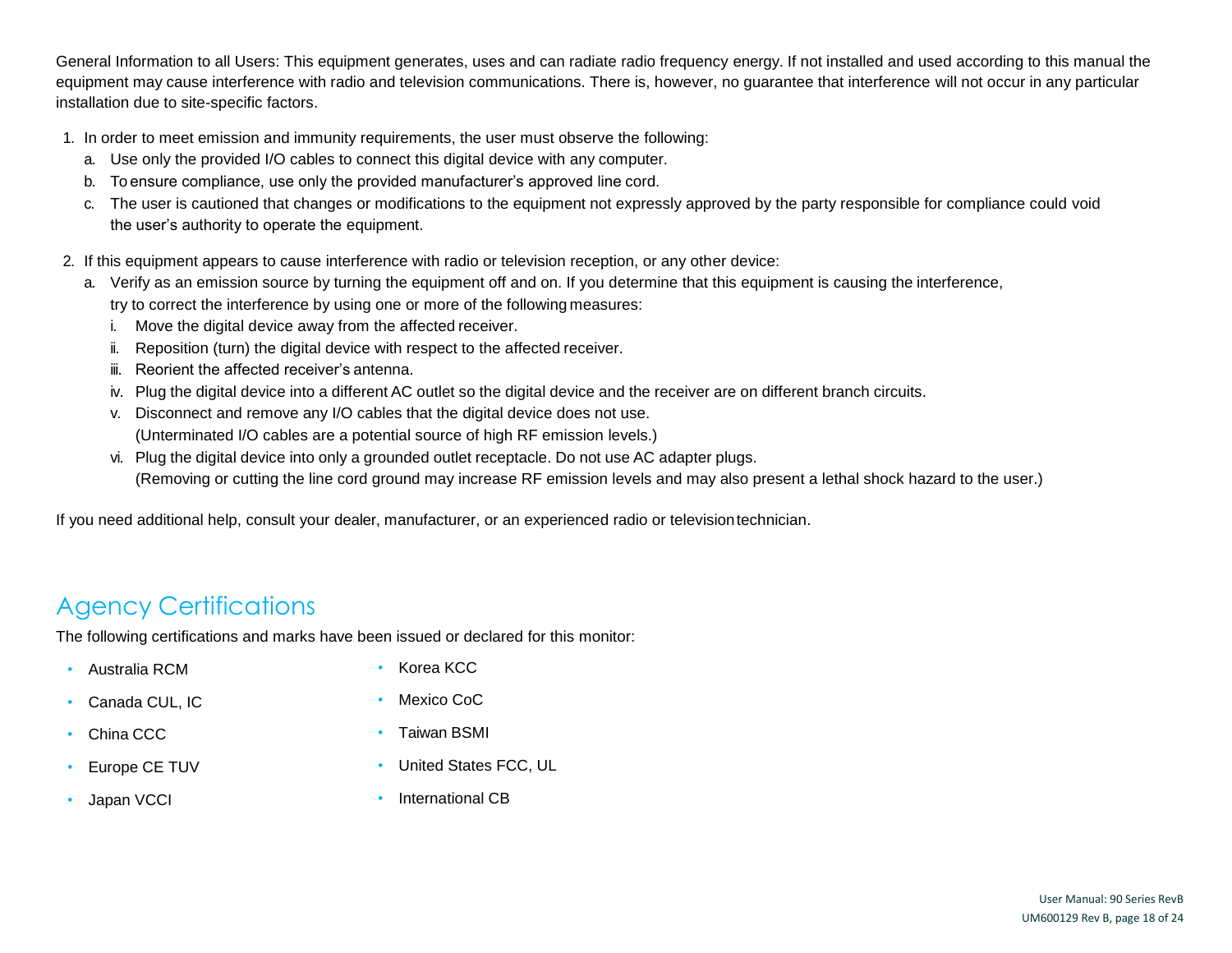## Explanation of Markings

1. In accordance with the SJ/T11364-2014 requirement, the electronic information products are marked with the following pollution control logo. The Environment-Friendly Use Period for this product is 10 years. The product will not leak or mutate under normal operating conditions listed below, so that the use of this electronic information product will not result in any severe environmental pollution, any bodily injury, or damage to any assets.

Operating Temperature:0-40 / Humidity:20%-80% (non-condensing). Storage Temperature: -20~60 / Humidity:10%~95%(non-condensing).



2. It is encouraged and recommended that this product be recycled and reused according to local laws. The product should not be thrown away casually.



#### Power Adapter Specifications

#### **Electrical Ratings**

| Input  | 100 - 240 VAC, 50/60 Hz                 |
|--------|-----------------------------------------|
|        | 12VDC, minimum 3.5A, LPS                |
| Output | (Power adapter needs to be UL approved) |

#### Monitor Specifications

#### **Electrical Ratings**

Input

| 1093L    | <b>ET1291L</b> | <b>ET1590L</b> | ET1593 L                | <b>ET1790L</b> | ET1990<br>/1991L | <b>ET2094L</b> | ET2293<br>/2294L | <b>ET2494L</b>          | <b>ET2794L</b> |
|----------|----------------|----------------|-------------------------|----------------|------------------|----------------|------------------|-------------------------|----------------|
| 12Vdc.1A | 12Vdc.1.5A     |                | 12Vdc.1.5A   12Vdc.1.5A | 12Vdc.2A I     | $12$ Vdc.2.5A I  | 12Vdc.2.5A     |                  | 12Vdc.3.5A   12Vdc.2.5A | 12Vdc.3.5A     |

#### **Operating Conditions**

| Temperature               | $0^{\circ}$ C - 40 $^{\circ}$ C |
|---------------------------|---------------------------------|
| Humidity                  | 20% to 80% (non-condensing)     |
| Altitude                  | 0 to 3.048m                     |
| <b>Storage Conditions</b> |                                 |

Temperature -20°C - 60°C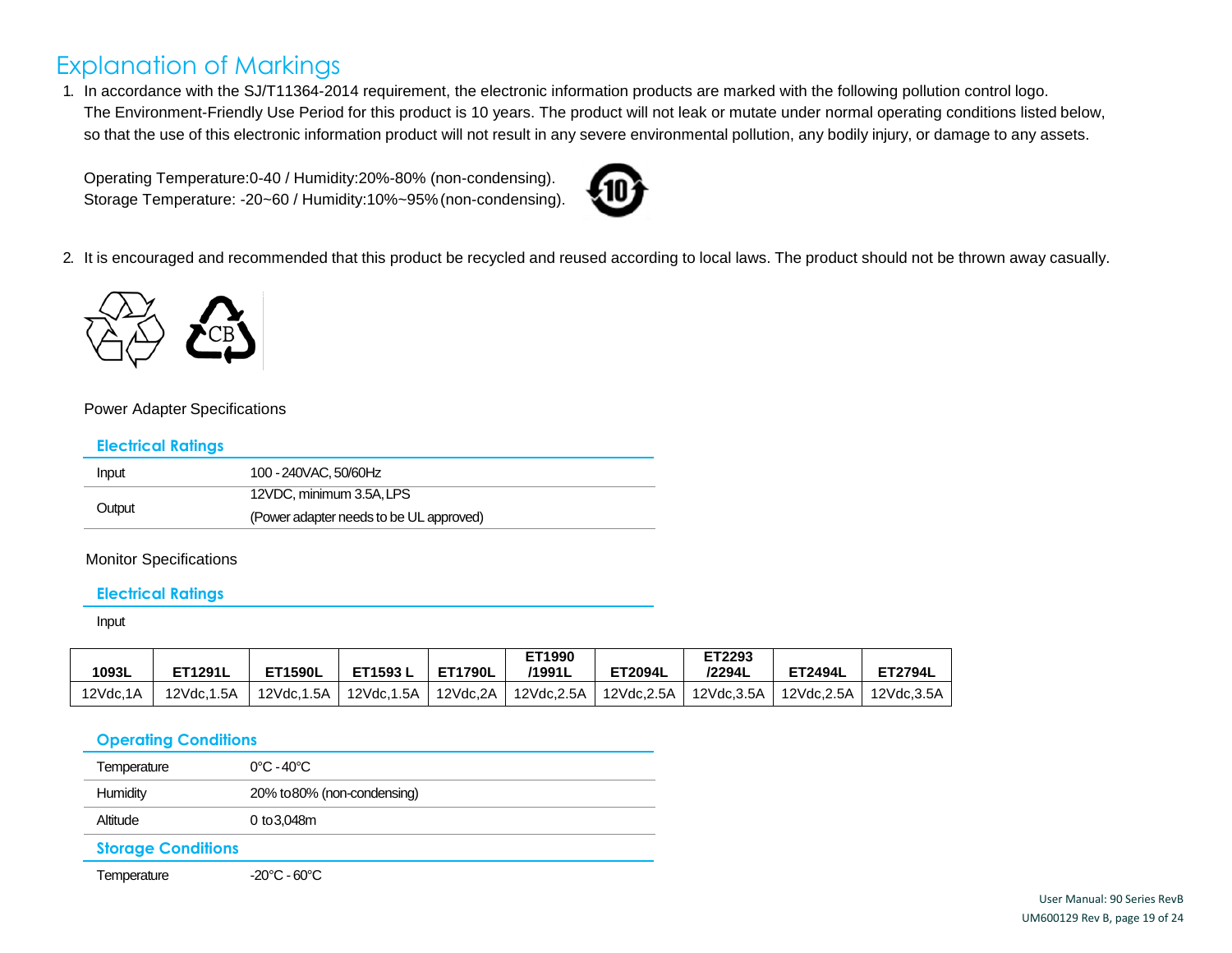| Humidity | 10% to 95% (non-condensing) |
|----------|-----------------------------|
| Altitude | 0 to 12,192m                |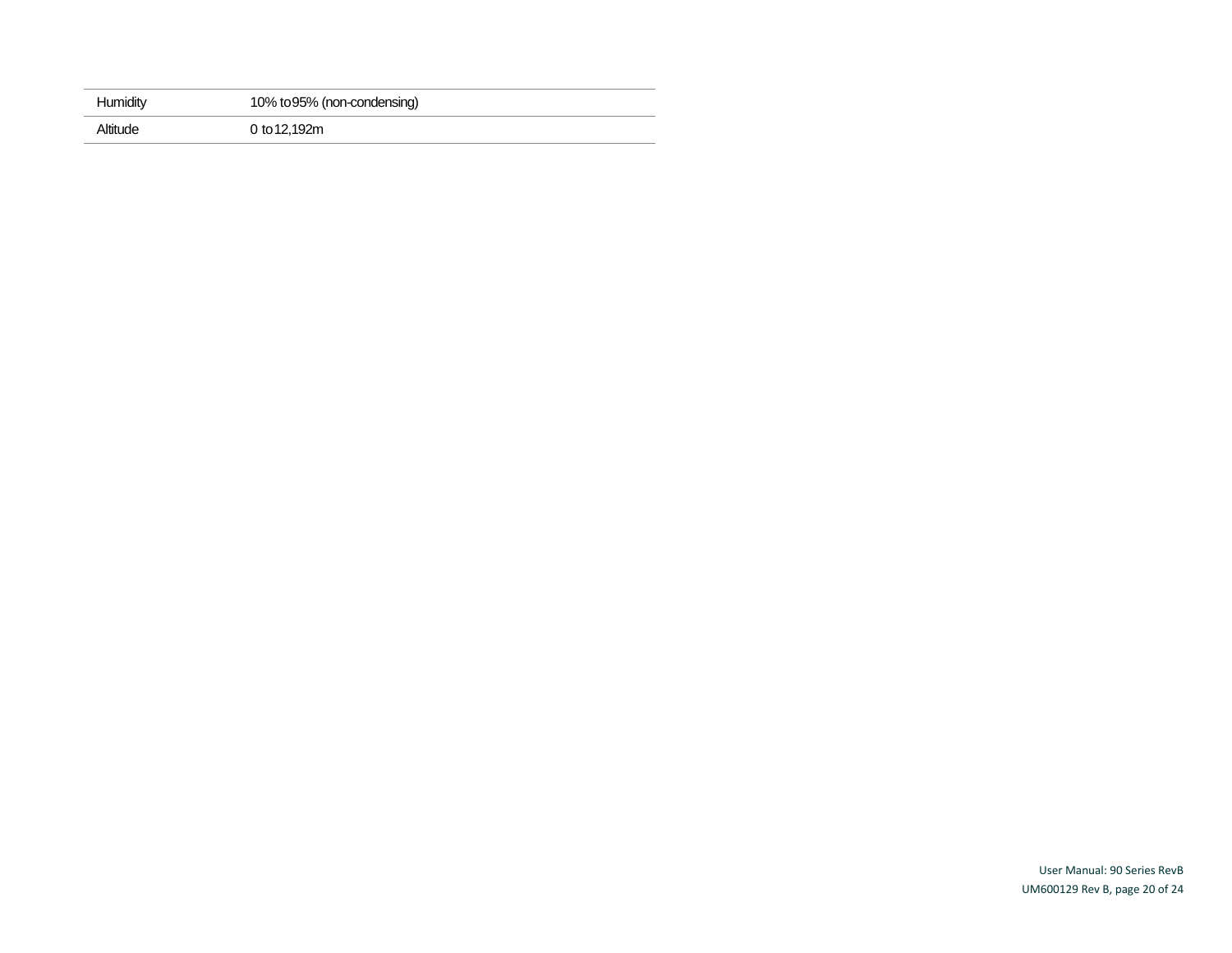## <span id="page-21-0"></span>**Section 8: Warranty Information**

Except as otherwise stated herein, or in an order acknowledgment delivered to Buyer, Seller warrants to Buyer that the Product shall be free of defects in materials and workmanship. The warranty for the touchscreen display and their components is three years.

Seller makes no warranty regarding the model life of components. Seller's suppliers may at any time and from time to time make changes in the components delivered as Products or components.

Buyer shall notify Seller in writing promptly (and in no case later than 30 days after discovery) of the failure of any Product to conform to the warranty set forth above; shall describe in commercially reasonable detail in such notice the symptoms associated with such failure; and shall provide to Seller the opportunity to inspect such Products as installed, if possible. The notice must be received by Seller during the Warranty Period for such product, unless otherwise directed in writing by the Seller. Within thirty days after submitting such notice, Buyer shall package the allegedly defective Product in its original shipping carton(s) or a functional equivalent and shall ship to Seller at Buyer's expense and risk.

Within a reasonable time after receipt of the allegedly defective Product and verification by Seller that the Product fails to meet the warranty set forth above, Seller shall correct such failure by, at Seller's options, either (i)modifying or repairing the Product or (ii) replacing the Product. Such modification, repair, or replacement and the return shipment of the Product with minimum insurance to Buyer shall be at Seller's expense. Buyer shall bear the risk of loss or damage in transit, and may insure the Product. Buyer shall reimburse Seller for transportation cost incurred for Product returned but not found by Seller to be defective. Modification or repair, of Products may, at Seller's option, take place either at Seller's facilities or at Buyer's premises. If Seller is unable to modify, repair, or replace a Product to conform to the warranty set forth above, then Seller shall, at Seller's option, either refund to Buyer or credit to Buyer's account the purchase price of the Product less depreciation calculated on a straight-line basis over Seller's stated Warranty Period.

These remedies shall be the buyer's exclusive remedies for breach of warranty. Except for the express warranty set forth above, seller grants no other warranties, express or implied by statute or otherwise, regarding the products, their fitness for any purpose, their quality, their merchantability, their non-infringement, or otherwise. No employee of Seller or any other party is authorized to make any warranty for the goods other than the warranty set forth herein. Seller's liability under the warranty shall be limited to a refund of the purchase price of the product. In no event shall Seller be liable for the cost of procurement or installation of substitute goods by Buyer or for any special, consequential, indirect, or incidental damages.

Buyer assumes the risk and agrees to indemnify Seller against and hold Seller harmless from all liability relating to (i) assessing the suitability for Buyer's intended use of the Products and of any system design or drawing and (ii) determining the compliance of Buyer's use of the Products with applicable laws, regulations, codes, and standards. Buyer retains and accepts full responsibility for all warranty and other claims relating to or arising from Buyer's products, which include or incorporate Products or components manufactured or supplied by Seller. Buyer is solely responsible for any and all representations and warranties regarding the Products made or authorized by Buyer. Buyer will indemnify Seller and hold Seller harmless from any liability, claims, loss, cost, or expenses (including reasonable attorney's fees) attributable to Buyer's products or representations or warranties concerning same.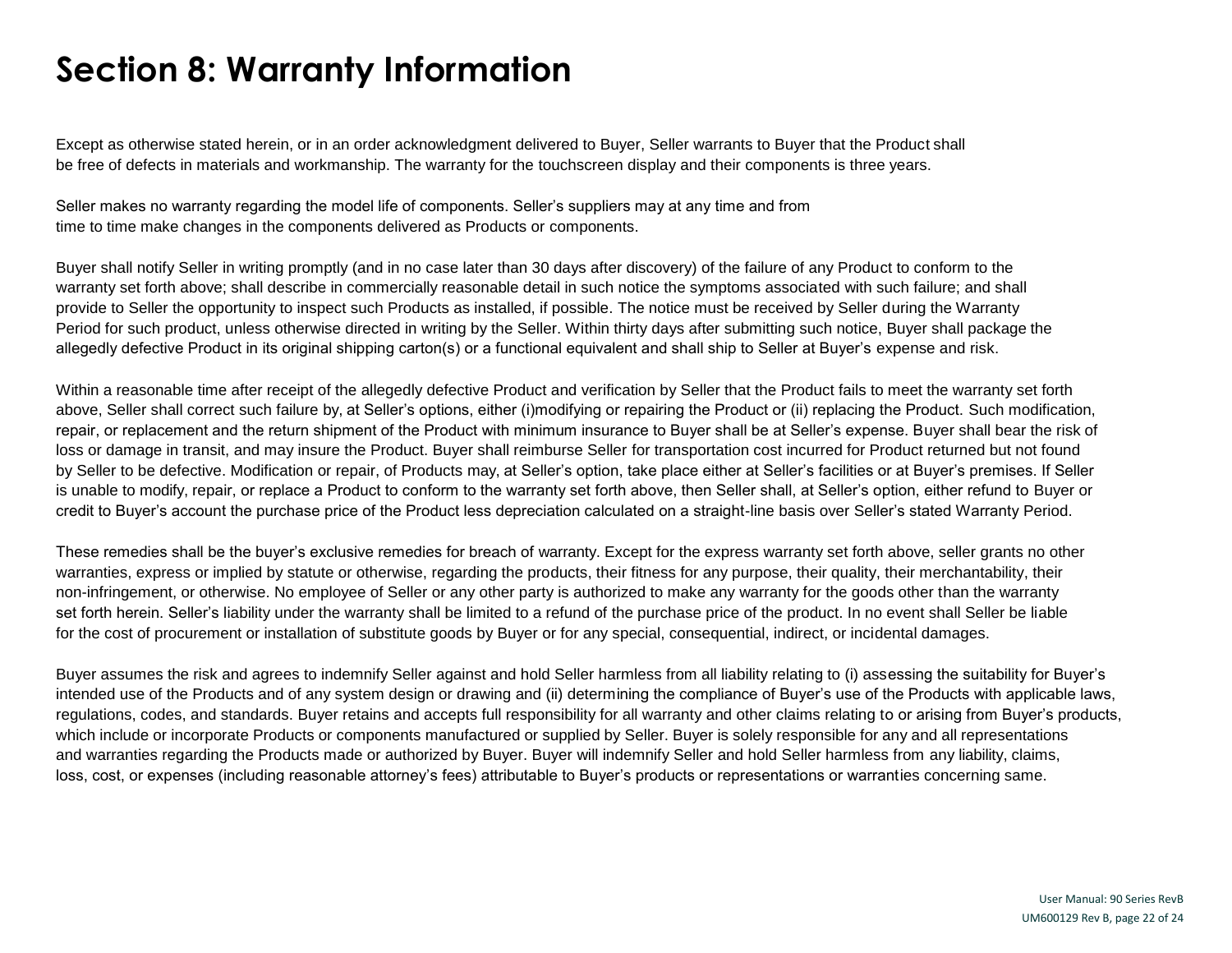| <b>Notes</b> |  |  |  |
|--------------|--|--|--|
|              |  |  |  |
|              |  |  |  |
|              |  |  |  |
|              |  |  |  |
|              |  |  |  |
|              |  |  |  |
|              |  |  |  |
|              |  |  |  |
|              |  |  |  |
|              |  |  |  |
|              |  |  |  |
|              |  |  |  |
|              |  |  |  |
|              |  |  |  |
|              |  |  |  |
|              |  |  |  |
|              |  |  |  |
|              |  |  |  |
|              |  |  |  |
|              |  |  |  |
|              |  |  |  |
|              |  |  |  |
|              |  |  |  |
|              |  |  |  |